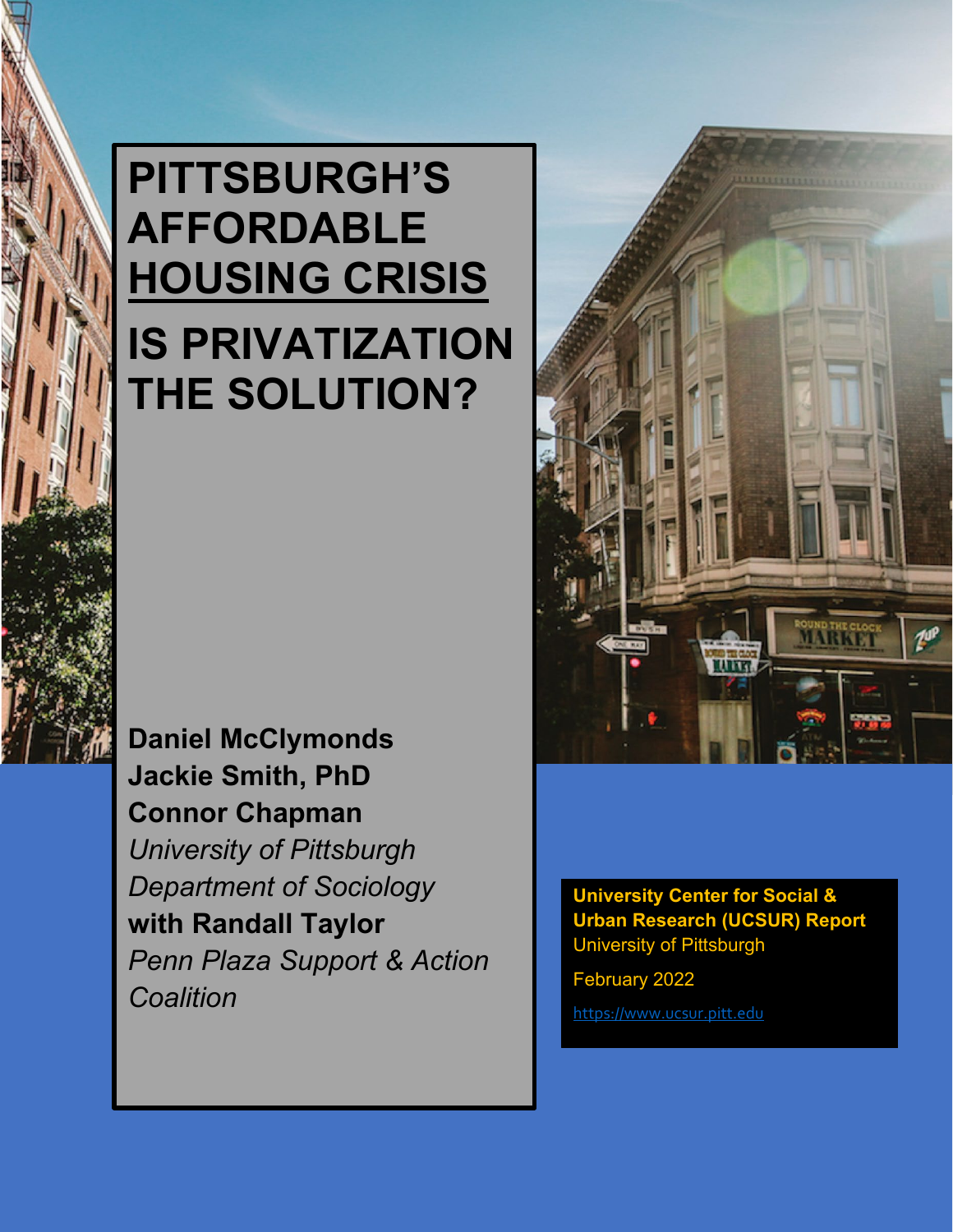#### **Executive Summary**

Privatization of public housing and other utilities has become a key tool for cities that face fiscal austerity and an increasingly competitive, globalized marketplace. Steady reductions in corporate taxation over past decades and the financial crisis of 2008 have constrained city budgets in Pittsburgh and elsewhere, accelerating privatization and other austerity measures and fueling a global housing crisis. Yet, privatization policies have generated little public scrutiny and debate. Over time, housing has become more subject to market pressures and less accessible to many residents, particularly the most vulnerable. This white paper investigates the many unrecognized costs of privatization and public-private partnerships relative to their benefits in helping address the affordable housing crisis and remedy Pittsburgh's deepening racial inequities. We identify three fundamental problems as the loss of public assets, private extraction of public resources, and diminished local democracy. We identify alternative approaches that can provide more cost-effective and democratic ways to provide stable, safe, and affordable housing for residents.

Decades of economic globalization have generated what experts are calling a global housing crisis by pushing up the costs of housing while simultaneously restricting the earnings of the world's working people. Globalization policies have reduced the supply of public housing and housing assistance while fueling global housing markets and the intensified financialization of housing.<sup>[1](#page-21-0)</sup> The financial crisis of 2008 and related austerity policies have significantly exacerbated these trends. A 2020 National Low Income Housing Coalition report found that, in every U.S. state but North Dakota, the average renter earned less than the average two-bedroom housing wage.<sup>[2](#page-21-1)</sup> The COVID-19 pandemic has deepened this crisis and will have lasting impacts on housing security for many families—particularly people of color who were already disproportionately impacted.

Pittsburgh's long-standing problem of racial inequity has recently come under heightened scrutiny, at a time when the Black Lives Matter movement has drawn national and global attention to the systemic harms suffered by people of African descent.<sup>[3](#page-21-2)</sup> In 2019, Pittsburgh's Gender Equity Commission released a report that ranked the city among the worst in the nation for the well-being of African American residents.<sup>[4](#page-21-3)</sup> The ensuing discussion prompted the city and county to declare racism a public health crisis and inspired Pitt law professor Jerry Dickinson's local media essay*,* "Pittsburgh is America's apartheid city."[5](#page-21-4)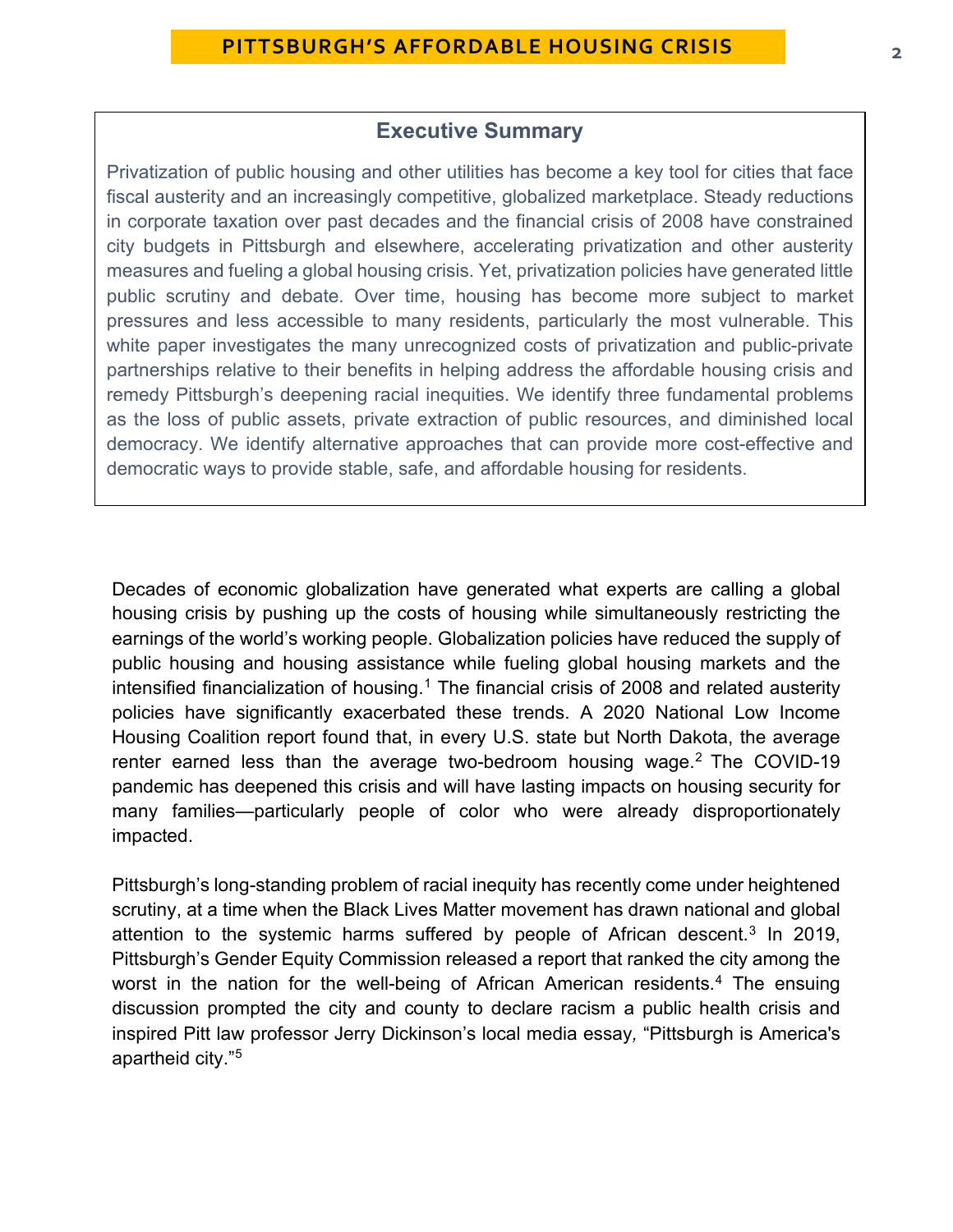In Pittsburgh, this global housing crisis has fueled an ongoing exodus of Black residents, a trend that began before the closure of the region's steel mills and has continued over several decades. The 2021 census documented a further 13% decline in Pittsburgh's Black population over the decade, tying this decline directly to the lack of affordable housing<sup>[6](#page-21-5)</sup> in the city.<sup>[7](#page-21-6)</sup> A contributing factor is ongoing, systematic discrimination by residential lenders, which aggravates effects of many years of redlining. A 2021 report found that between 2007 and 2019 just 7% of \$12 billion in home loans went to Pittsburgh's minority residents.<sup>[8](#page-21-7)</sup> Pittsburgh's rising housing costs can be linked to policies that prioritize the development of luxury housing over affordable family housing, and such policies have been shaped by the disproportionate influence of powerful private actors including Pittsburgh's large nonprofit entities—in development policies. [9](#page-21-8) Local news outlets have recently documented horrific conditions in Pittsburgh area properties owned by corporate landlords and by the city's Housing Authority, demonstrating the ineffectiveness of weakened public institutions to protect residents.[10](#page-21-9)

### *"...in every U.S. state but North Dakota, the average renter earned less than the average two-bedroom housing wage."*

The international community has long recognized housing as a fundamental human right, and this right is well-established in a large body of international and national laws.<sup>[11](#page-21-10)</sup> Housing insecurity contributes to other serious human rights violations, and a recent UN investigation of police killings of people of African descent argued that improving Black people's access to secure and safe housing is key to mitigating police violence and other effects of systemic racism.<sup>12</sup> Yet, governments at national and local levels have not prioritized the implementation of this right in their policies. Instead, trade and financial agreements and austerity politics routinely supersede human rights obligations. The influence of private actors in local and global policy processes plays a large role here.

One reason for the affordable housing shortage is the global pursuit of economic development strategies emphasizing the commodification and privatization of land and housing in national and local policy. Economic globalization has exacerbated the problem by fueling the financialization of the housing sector in cities. When housing is "treated as a commodity—a vehicle for wealth and investment—rather than a social good," it becomes inaccessible to many residents of communities. Around the world, cities are faced with growing homelessness and housing insecurity while speculation leaves urban centers vacant. The UN Special Rapporteur on the Human Right to Adequate Housing has repeatedly condemned the "'egregious' business practices of giant private equity and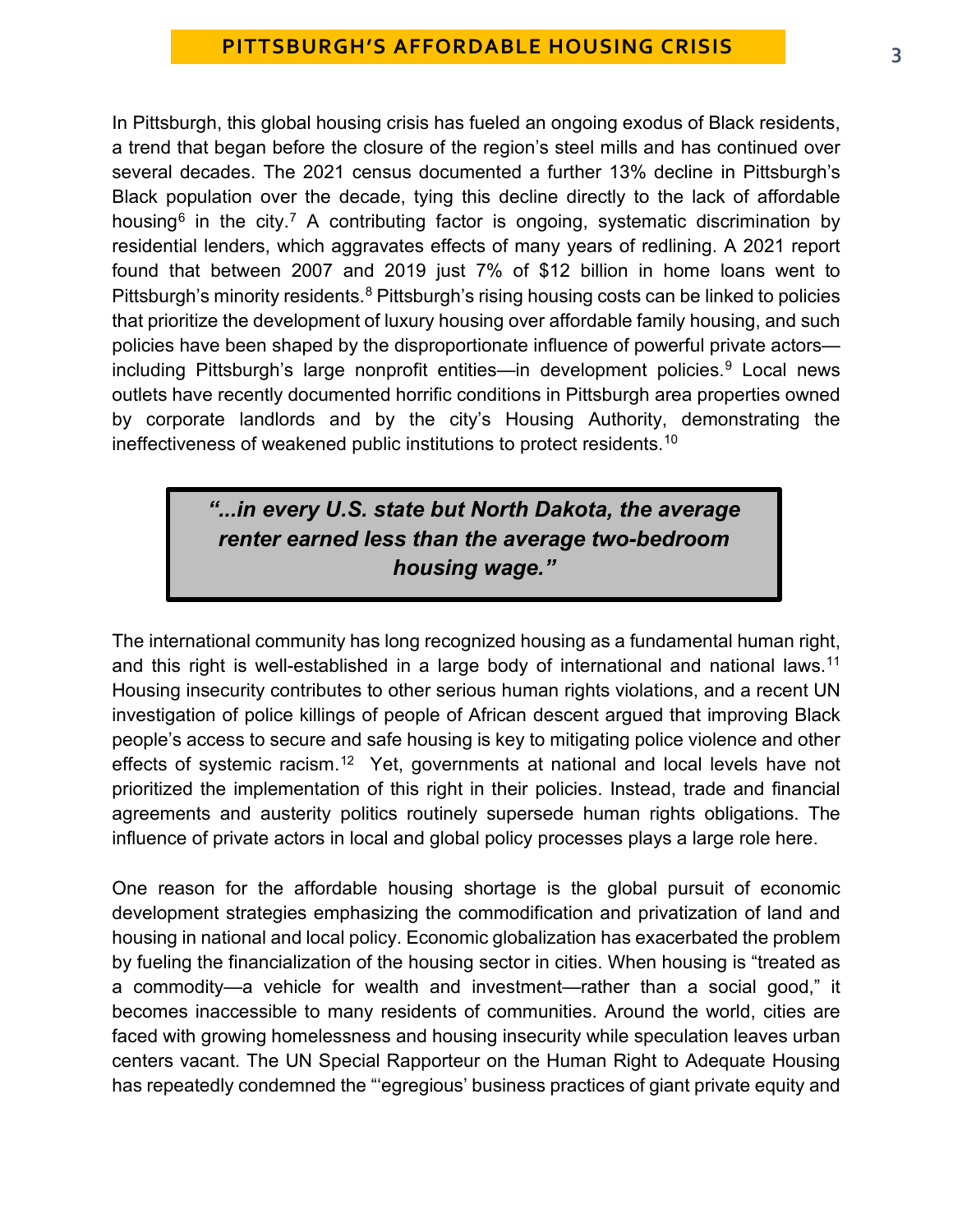investment firms which are scooping up low income and affordable homes around the world, ... substantially raising rents, forcing tenants out of their own homes."<sup>[13](#page-21-12)</sup> Likewise, on the local level, researchers note the tendency for powerful actors and institutions to favor growth-oriented policies that maximize returns on investment, with no concern for the human and social impacts.<sup>[14](#page-21-13)</sup> Pittsburgh's decades-long trajectory of declining population has reduced the city's overall tax base, and private interests promising to kickstart growth have thus been able to wield undue influence on policy priorities.



#### **Bedford Dwellings (ca. 1951-1959), Pittsburgh, PA**

Source: Allegheny Conference on Community Development Photographs, 1892-1981, MSP 285, Library and Archives Division, Senator John Heinz History Center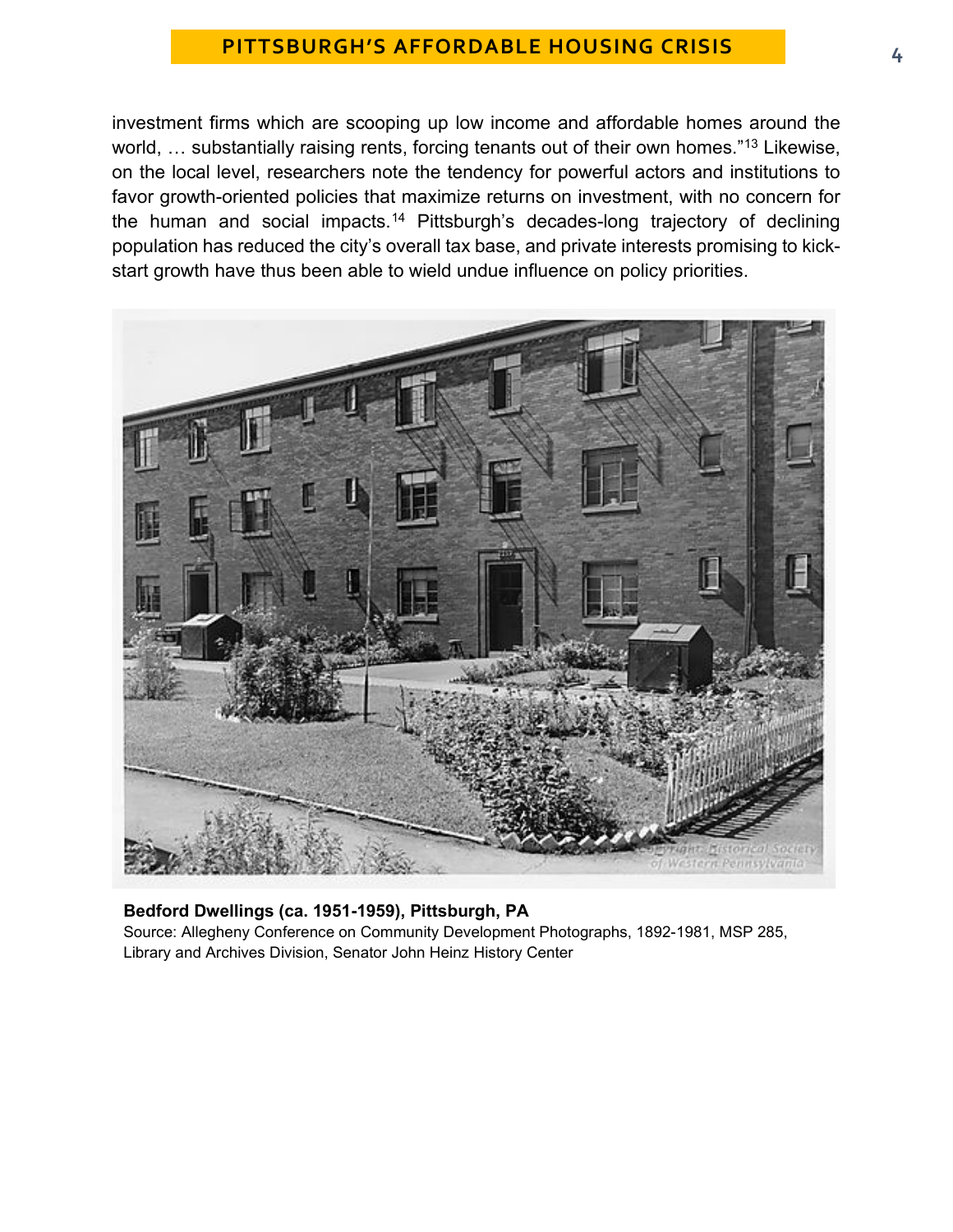# **AFFORDABLE HOUSING & PRIVATIZED HOUSING IN THE UNITED STATES**

For much of the 20th century, tenants could find affordable rents in public housing built by the federal U.S. government. This public housing originated between the 1930s and the 1950s in response to housing needs not served by private markets, and such housing provided for tenants of various social groups over the course of its development—initially white upwardly mobile working-class tenants. By the 1960s the federal government gradually curtailed its involvement in housing provision.<sup>[15](#page-21-14)</sup> The Housing and Community Development Act of 1974 shifted to the private market with the introduction of Section 8 vouchers. Since then, there has been a deliberate effort to enhance the role of the private sector in public housing—including for-profit developers, financiers, and other real estate interests. Pittsburgh mayor Tom Murphy justified major reductions in public units by claiming that deindustrialization had left an "oversupply" of public housing, implying that the city had no obligation to address the needs of displaced workers. $^{\rm 16}$  $^{\rm 16}$  $^{\rm 16}$ 

At the same time that it reduced funding for public housing, the federal government also tightened fiscal constraints on municipal governments. Pittsburgh and other deindustrializing cities were particularly hard hit. Between 2000 to 2016, and following decades of decline, Pittsburgh lost nearly 9% of its population, which corresponded with a nearly 25% reduction in the city's government capacity (measured in the number of full-time employees).<sup>[17](#page-22-1)</sup> This vacuum in public sector capacity has been filled by private forprofit and not-for-profit interests. The privatization trend has also affected other public services that governments have traditionally provided.<sup>[18](#page-22-2)</sup>

Privatization of housing and other basic needs has been systematically linked to increased racial and other inequities. [19](#page-22-3) Fullilove and Wallace trace how federal, state and local housing policies produce and sustain what they call "serial forced displacement," which they define as "the repetitive, coercive upheaval of groups." Such displacement has impacted African Americans in particular, due to discriminatory policies of redlining, privatization of public housing, and financial discrimination.[20](#page-22-4) Public health scholar Nicholas Freudenberg further documents how financialization and privatization in other sectors such as food, transportation, education, and health have likewise exacerbated both racial inequities and overall health outcomes.<sup>[21](#page-22-5)</sup>

Advocates of privatization claim that the private sector and its market discipline can provide goods more efficiently and expediently than government agencies could alone. The trend toward privatization has produced many "public-private partnerships," or PPPs. A PPP is formed when three kinds of stakeholders join forces: (1) the public sector, such as local, state, or federal government agencies; (2) the private sector, such as private forprofit and not-for-profit firms; (3) the community, often represented by a community-based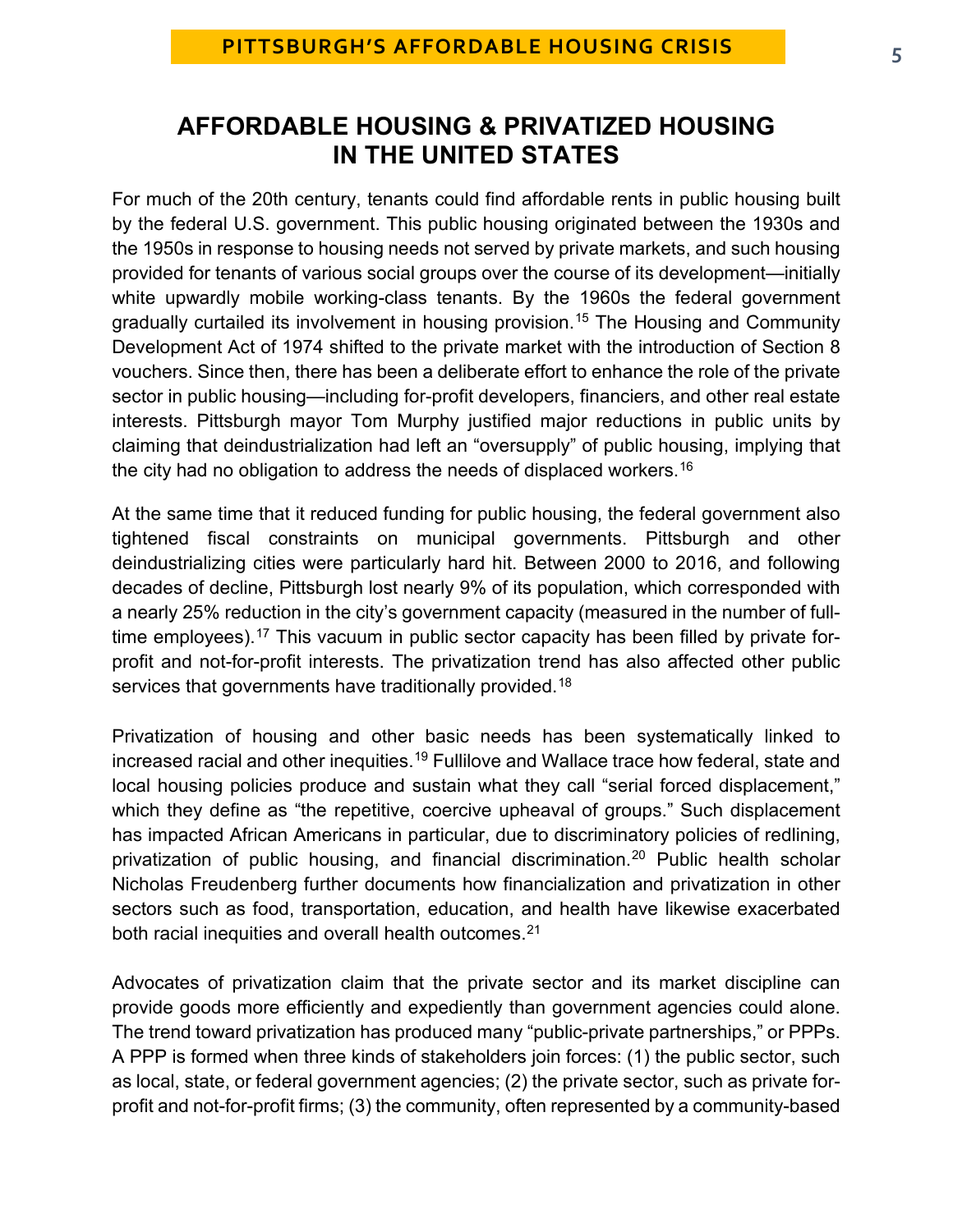organization (CBO) or non-profit organization. The public sector uses its authority to make service provision or construction and redevelopment less costly for the private sector. Often it does this by selling off properties it owns to private parties or offering incentives, such as tax subsidies and low-interest loans to stimulate private investments. The private sector, then, may finance and execute the projects in question, sometimes owning and maintaining the developments, in part or in whole, or selling them to other private parties. Scholars including pro-market analysts at the World Bank have found that in practice, PPPs have often served as vehicles for transferring vast amounts of public wealth into private hands, with few if any benefits to the communities involved.<sup>[22](#page-22-6)</sup> Such resource transfers have, in turn, undermined the protection of human rights in various sectors.  $23$ 

# *"Public-private partnerships have often served as vehicles for transferring vast amounts of public wealth into private hands, with few if any benefits to the communities involved."*

What kind of PPPs operate in the provision of low-income housing? Some PPP arrangements aim to stimulate the new construction and rehabilitation of low-income rental housing. This is the case with tax credit programs. With these programs, the federal government offers private developers subsidies in the form of tax credits and loan guarantees to incentivize them to build and rehabilitate housing that would otherwise not be profitable. These incentives are intended to partially offset the costs of such developments and require developers to designate a certain amount of the housing for residents with income below a certain level (e.g., 80% of the area median income). The largest and best-documented of these programs is the Low-Income Housing Tax Credit (LIHTC) program, started in 1986. There are other such programs, too, such as the New Markets Tax Credit (NMTC) program, started in 2000.<sup>[24](#page-22-8)</sup> Each of these programs has allocated billions of federal dollars into low-income housing developments around the country.

Other PPP arrangements have sought to shift the maintenance and ownership of public housing from the public to the private sector. Proponents of PPPs argue that—in addition to claims of greater efficiency—the private sector can provide needed investment funds and thus reduce the need for governments to raise funds upfront. Government agencies have been getting private for-profit firms involved in the financing, designing, managing, and reconstruction of housing that was once entirely public. This privatization has gone hand-in-hand with efforts to reduce the supply of social housing while redeveloping existing housing into mixed-income housing that seeks to de-concentrate poverty and aid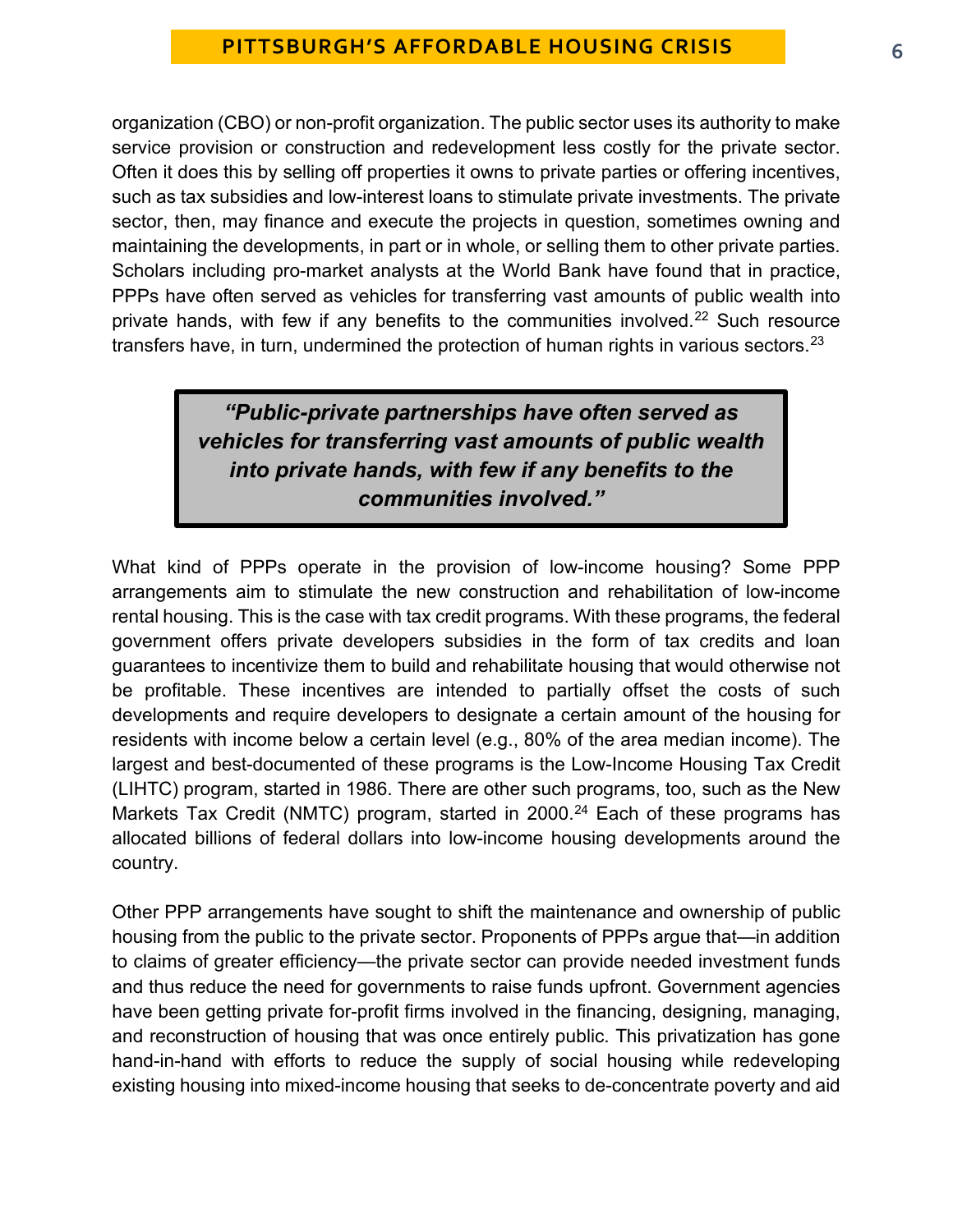community revitalization by integrating low-income with moderate- and upper-income residences. The largest federal program here is the HUD's HOPE VI program, which has also allocated billions of dollars into housing developments around the country. Cities undertake similar privatizing projects on their own initiative.[25](#page-22-9)

After more than five decades of trial and research, what kind of track record do these PPPs have? Do they live up to the high hopes of those who put their faith in market-based solutions? Or, as critical analysts have suggested, do they enable the private sector to enrich itself at the expense of the public sector and the communities they claim to help? Our review of research on this question reveals that, in the long run, private for-profit firms largely fail to deliver the low-income housing they promise to provide. These failures have roots in basic market logics.



#### **Bedford Dwellings Aerial View (1955) Pittsburgh, PA**

Source: Allegheny Conference on Community Development Photographs, 1892-1981, MSP 285, Library and Archives Division, Senator John Heinz History Center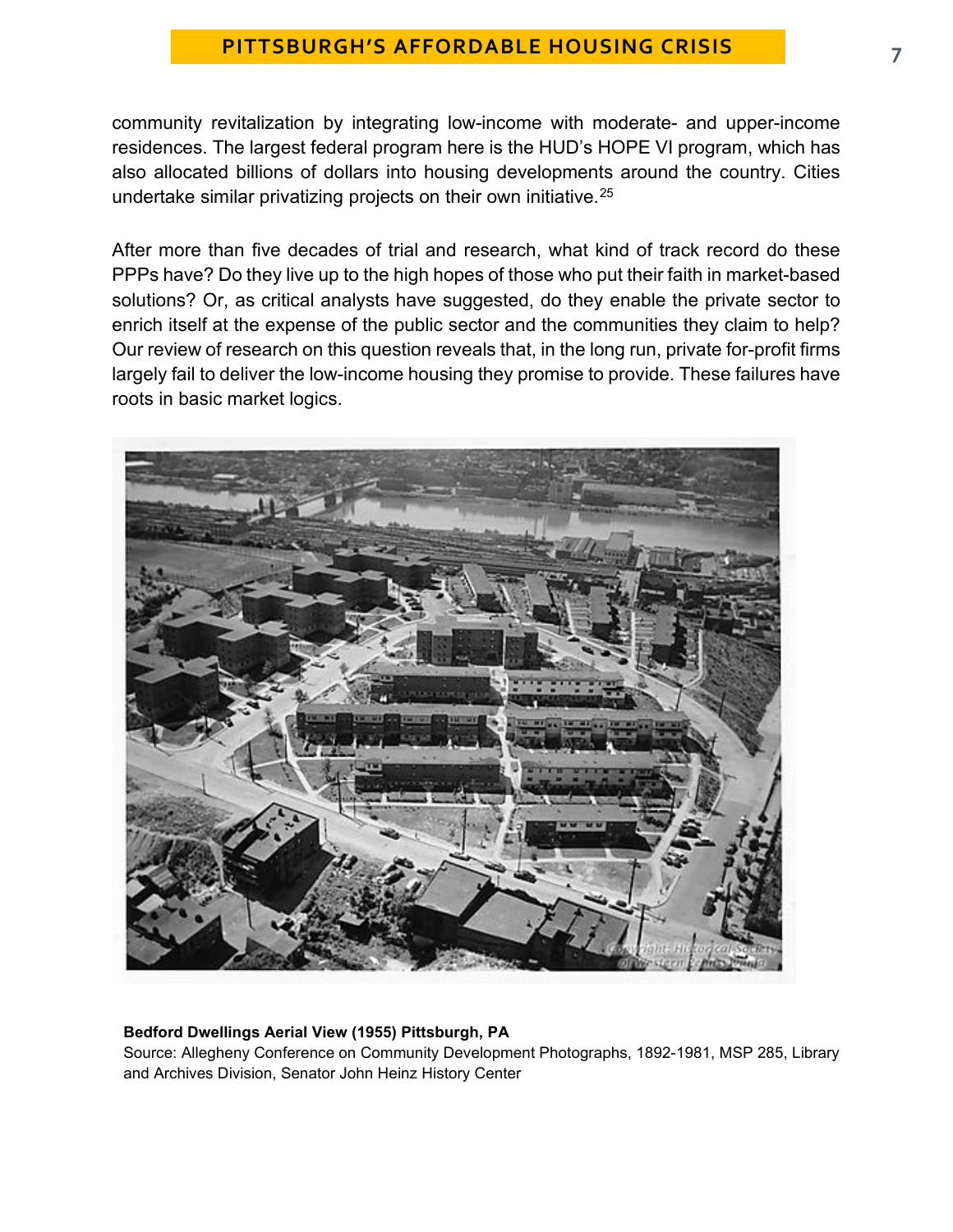# **LOST PUBLIC ASSETS & FORCED DISPLACEMENT**

A substantial body of research shows that privatized housing provision actually *displaces* the people it was meant to help: groups that have been historically oppressed and are thereby more vulnerable. We argue that this is not an unintended consequence, but rather a logical outcome of market-driven approaches to housing.

In order to obtain public incentives and maximize potential returns on investment, private partners often initiate housing projects in low-income communities. In these communities, land and buildings are cheap and easy to acquire. Rent is low, enabling private partners to get the most out of federal subsidies with programs like the LIHTC. This strategy explains why studies repeatedly find that privatized housing-provision programs such as the LIHTC program end up building in communities where affordable housing is already abundant, while in the process actually reducing the overall supply of affordable units.<sup>[26](#page-22-10)</sup>

Private partners also limit the number of affordable housing units that they construct. Affordable housing units do not offer the highest rates of return on investment, so private partners seek to designate most units for more moderate-income and market-rate rentals

### *"In many urban Black communities, displacement by privatized housing schemes is only the most recent episode in a long history of forced displacement."*

where they can. Further, even where private partners do construct new affordable units, Federal policies often place contractual limits on the length of time for which a housing unit are available at below-market rates. In Pittsburgh, this has meant that most of those subsidized properties remain affordable for just 20 years. On average, Pittsburgh-based properties receive subsidies for a period of 30.97 years and a median of [27](#page-23-0).08 years.<sup>27</sup> Because Pittsburgh does not have an affordable housing preservation program, provisions for affordability are temporary, and once these end, these become market-rate units.[28](#page-23-1) As a result, research finds that privatized housing programs tend to benefit tenants of moderate means more than the more vulnerable populations who are the intended beneficiaries. These findings emerge from studies of the LIHTC,<sup>[29](#page-23-2)</sup> other privatized housing programs in the  $U.S.,<sup>30</sup>$  $U.S.,<sup>30</sup>$  $U.S.,<sup>30</sup>$  and from studies of privatized housingprovision in other countries.[31](#page-23-4)

Together, these two profit-maximizing strategies—buying and building in low-income communities, and investor preference for market-rate housing units—has led to a *net*  decrease in the total number of affordable housing units.<sup>[32](#page-23-5)</sup> National studies of the HOPE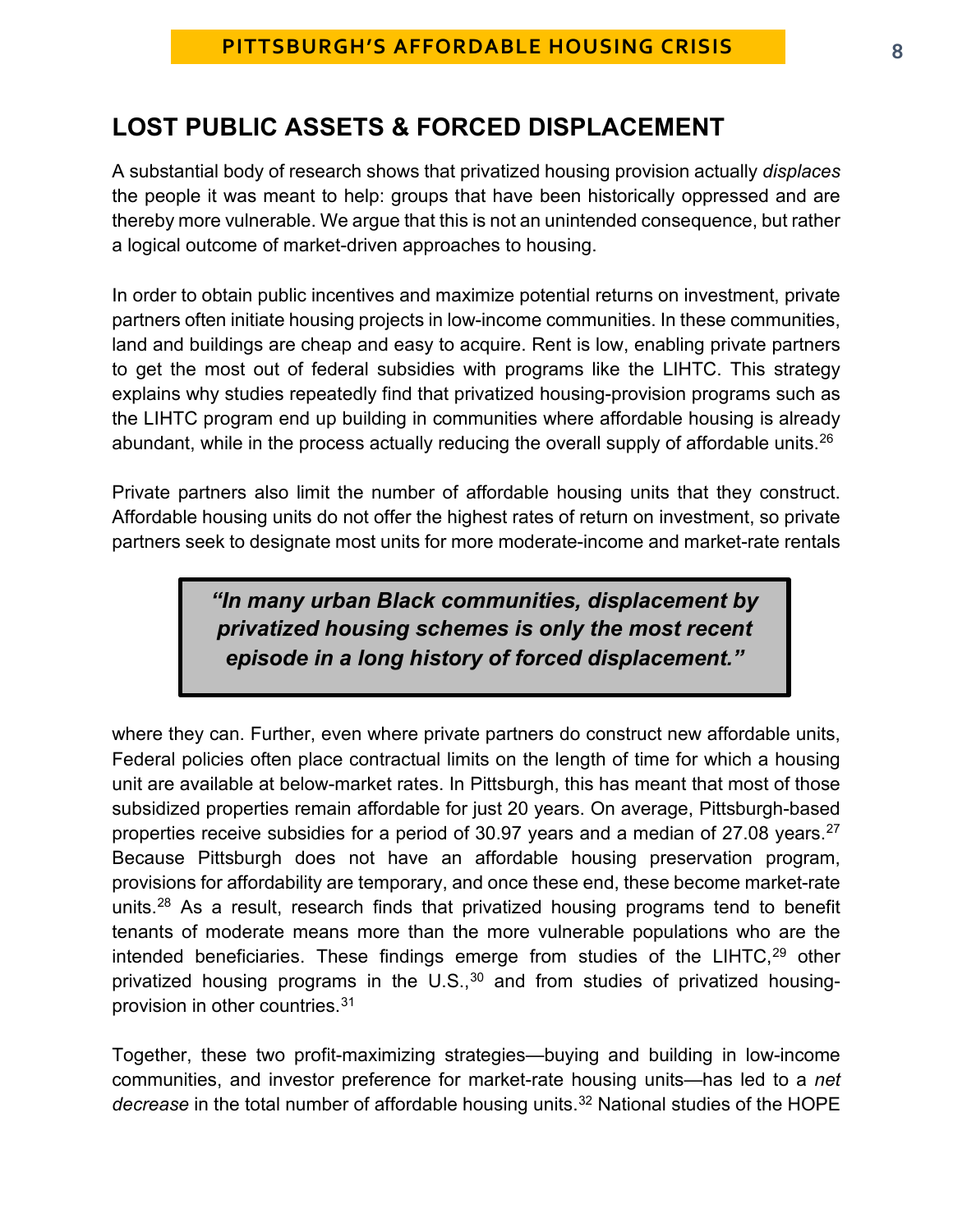VI program found that in its first ten years this privatized housing program demolished 49,828 permanently affordable housing units while constructing only 21,000 permanently affordable units to replace them.<sup>[33](#page-23-6)</sup> Driven by market forces, for-profit developers simply have no incentives to construct affordable housing, and federal policies and housing authority decisions have enabled these contradictory outcomes.

Lacking access to affordable housing, many low-income people are forced out of their home communities. Case studies find that people displaced by HOPE VI projects end up relocating in neighborhoods with high concentrations of poverty on the urban periphery, a phenomena also reflected in Pittsburgh's recent census trends.<sup>[34](#page-23-7)</sup> Such displacement can also initiate gentrification, raising housing costs for other renters and home-owners in the community.<sup>[35](#page-23-8)</sup> In many urban Black communities, displacement by privatized housing schemes is only the most recent episode in a long history of forced displacements, including displacement from federal urban renewal programs of the 1950s and 60s—the very programs that privatized housing programs were supposed to improve.[36](#page-23-9)

Pittsburgh's Black communities are no strangers to this kind of displacement. For instance, one HOPE VI project was the redevelopment of Allequippa Terrace in the Hill District. Allequippa Terrace was a large public housing development built in the 1940s. In 1996, this was the largest public housing project in Allegheny County, and it had 1,749 apartment units that housed 1,446 Black families. [37](#page-23-10) Allequippa Terrace was demolished by 2001, and it was replaced with a \$123 million mixed-income housing development called Oak Hill. Oak Hill had roughly 640 housing units. 475 of these units were affordable-rate units meant to replace public housing, and 243 were market-rate rental units.<sup>[38](#page-23-11)</sup> Thus, this privatized housing development resulted in a net decrease of 1,274 affordable housing units. Most of the displaced Black families relocated to communities on the limits of the city and beyond that had predominantly Black populations and subsidized housing, including Wilkinsburg, Braddock, Duquesne, Homestead, and North Duquesne.<sup>[39](#page-23-12)</sup>

> *"In its first ten years the Hope VI program demolished 49,828 permanently affordable housing units while constructing only 21,000 permanently affordable units to replace them."*

Residents of Pittsburgh's East Liberty neighborhood have experienced similar displacement. This neighborhood has changed rapidly between 2000 and 2015. At least six different private developers received public subsidies to build rental housing in this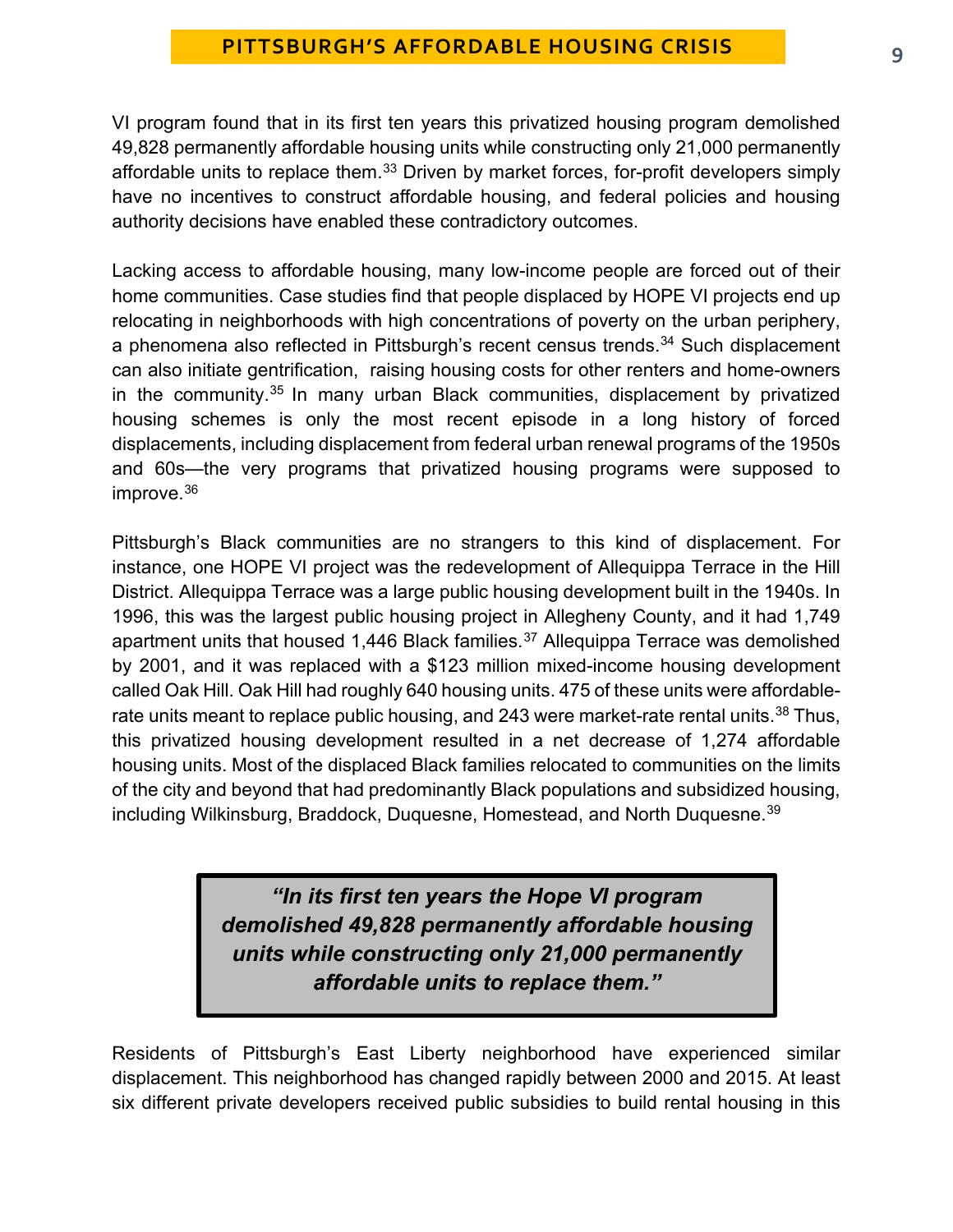neighborhood. The neighborhood lost 959 affordable housing units while gaining just 500 moderately subsidized units (with 30-year affordability periods), and 1,182 market-rate housing units. The net result is the loss of 716 units that were at least initially<sup>[40](#page-23-13)</sup> affordable for those of the lowest incomes.<sup>[41](#page-23-14)</sup> Penn Plaza Support and Action Coalition activists tried to contact displaced residents, finding that few were able to remain in East Liberty for very long after their eviction from Penn Plaza.<sup>[42](#page-23-15)</sup>

To assess the impact of privatized housing in Pittsburgh, we examined six privatization developments between 1999 and 2022 (see appendix). We found that these projects demolished 3,984 units of affordable housing while constructing only 1,502 affordable units to replace them. This entails a net decrease of 2,482 affordable units. One study from 2018 estimated a shortage of 17,000 housing units affordable at or below 50 percent of the area median income.<sup>[43](#page-24-0)</sup> Using this estimate as a baseline, our figure illustrating the net reduction of housing accounts for 17% of the estimated shortage of affordable units in Pittsburgh.

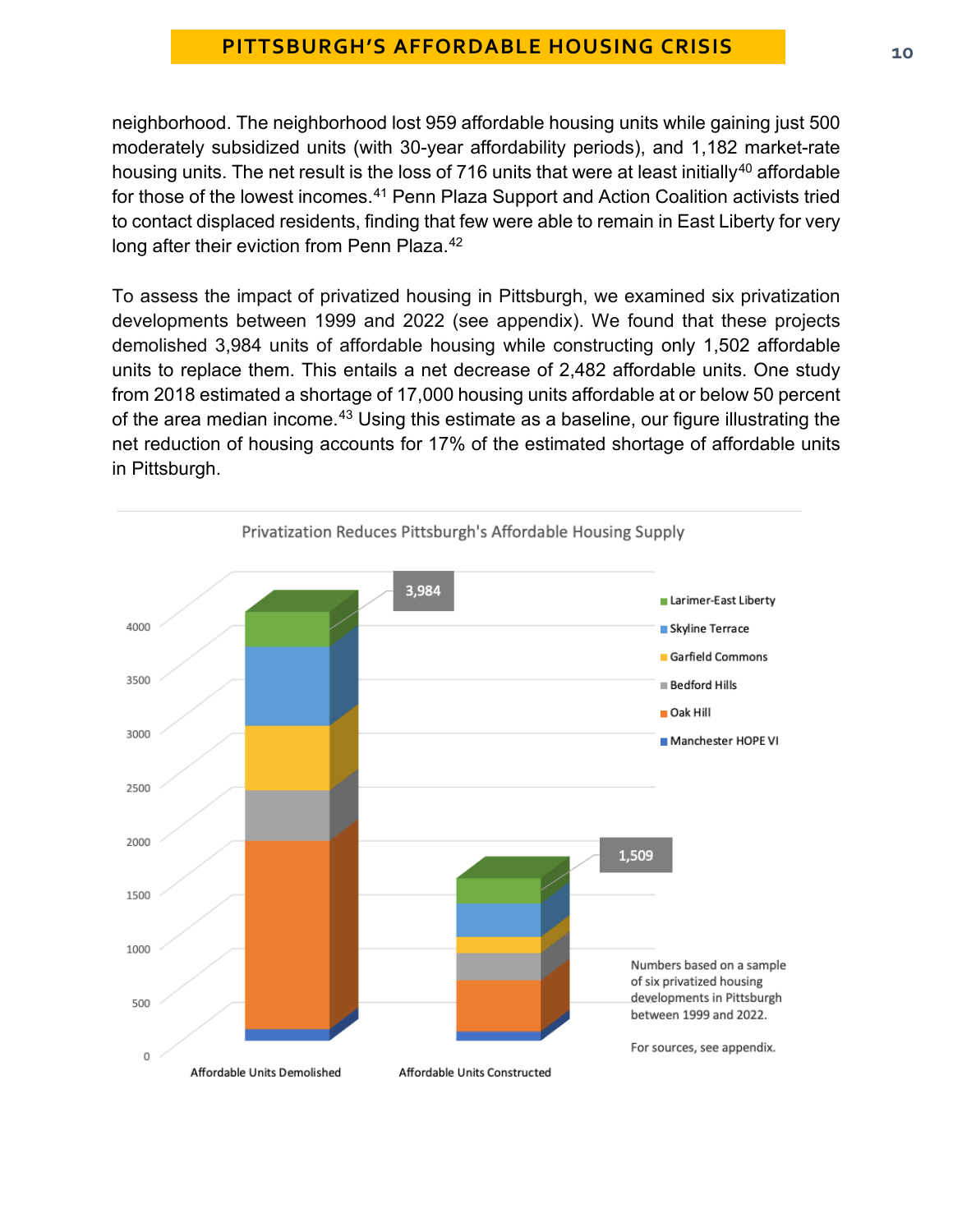# **PRIVATE EXTRACTION OF TAXPAYER DOLLARS**

Privatized housing not only reduces the total number of affordable, publicly owned housing units, it also leaves *all taxpayers* with more risks and costs than they would otherwise assume. Researchers around the world have warned about the "affordability illusion," or the "financial illusion," of public-private partnerships.<sup>[44](#page-24-1)</sup> While private partners initially promise to reduce the cost of the services in question, research finds that the true cost of public expenditures and the long-run cost to the taxpayers reaches far above initial estimates—and well above the costs made known to the public—often making these projects *substantially more costly* than publicly provided services. For instance, studies of PPPs in both Sweden and Malaysia found that private partners take advantage of the lack of accountability and transparency by systematically over-pricing their contracts with public partners.[45](#page-24-2) Although different national and local governments can legislate protections against such corruption, much existing evidence shows that private partners tend to engage less in the efficient provision of services than in rent-seeking.<sup>46</sup>

Researchers find similarly inflated costs in programs that privatize affordable housing in the United States. One study of the Low-Income Housing Tax Credit (LIHTC) found that public subsidies regularly exceeded the actual costs incurred by private partners.<sup>[47](#page-24-4)</sup> Similarly, multiple studies of the New Markets Tax Credit Program (NMTC) revealed a phenomenon that researchers call "double dipping." The NMTC program requires private partners to first acquire private sources of financing for their projects. Once private funds are acquired, the program offers the private partners a matching amount of public funding. Private partners, however, found it more profitable to begin by acquiring other public funding which they then used to leverage even more public funding offered by the NMTC, thereby dipping twice into public funds and inflating taxpayer costs far beyond what the program originally intended. In 2014, the Government Accountability Office found that most private partners abused the program in this way: 83% of NMTC subsidies were leveraged by private partners using public rather than private funds. $48$  Even pro-business Republicans have described the abuses of this program as "corporate welfare."[49](#page-24-6)

> *"Research reveals that, in the long run, for-profit firms often fail to deliver the low-income housing they promise to provide"*

Other hidden costs to taxpayers include public bailouts. In the event of a recession, such as the 2008 financial crisis, private partners may face so many financial liabilities that they either abandon their properties before their completion or require public partners to take them over.<sup>[50](#page-24-7)</sup> In some cases, lax regulation, complex financing, and market incentives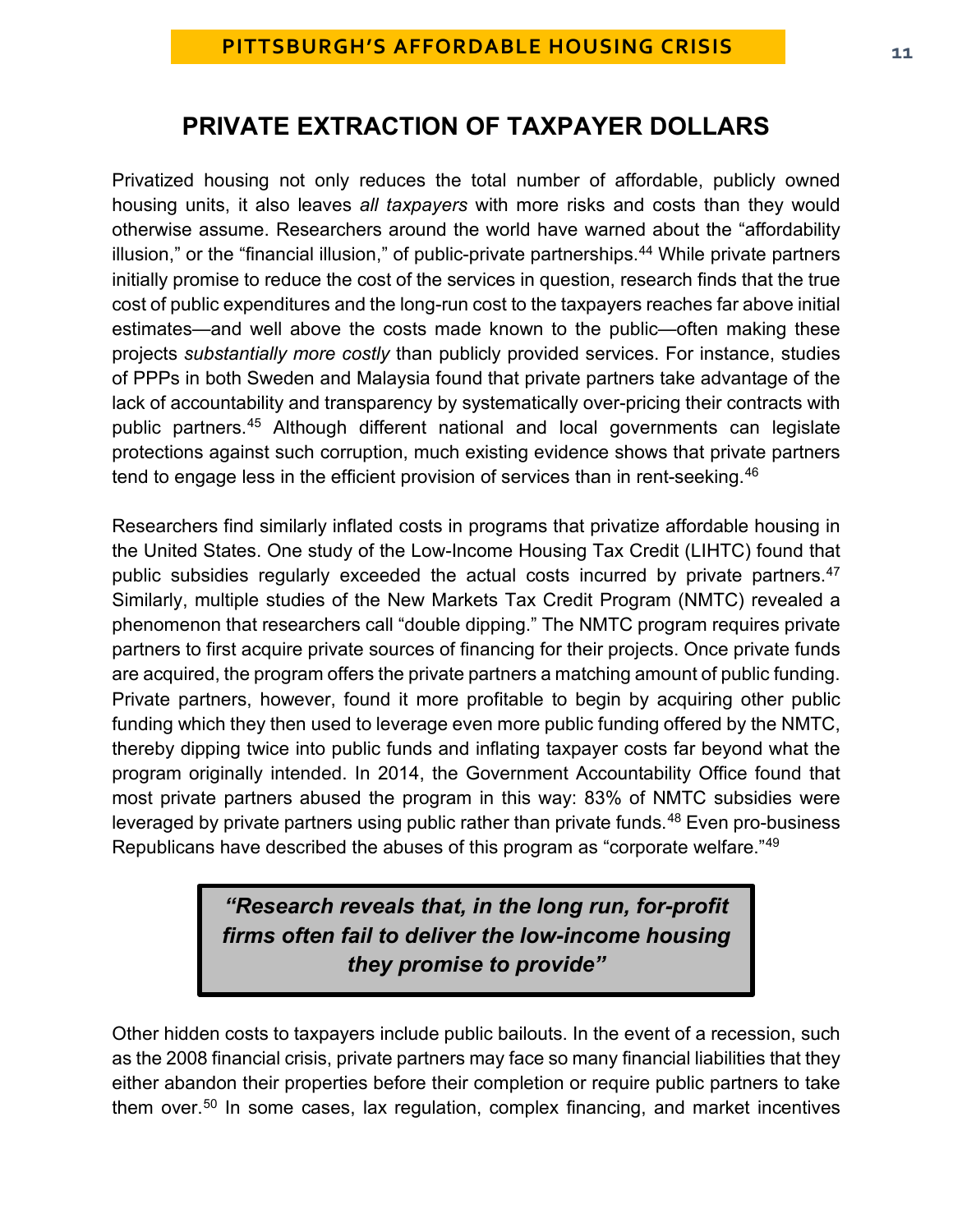generate speculative processes that can delay developments and/or leave large parts of the city undeveloped or uninhabited. Such outcomes leave taxpayers with unexpectedly high bills without providing the affordable housing that was promised to them.

Pittsburgh's taxpayers know these burdens as well. To take one example, Rich Lord's investigation of Pittsburgh's nonprofit sector found that a PPP that replaced a public housing unit with the new Skyline Terrace development received roughly \$400,000 per townhome in public subsidies (totaling \$160 million) for that development—a figure well above the average costs of similar developments.<sup>[51](#page-24-8)</sup> Although rather extreme, such inflated costs are typical for these types of developments in Pittsburgh and other locales (see appendix).

# **DIMINISHED DEMOCRACY**

The elimination of governments as the main providers of public housing has another significant cost that affects the entire community: the loss of democratic control over development policies, the allocation of taxpayer dollars, and the accountability of agents charged with providing publicly funded services. Although the term public-private partnerships suggests that government and taxpayers are equal partners, in practice overwhelming asymmetries of power have enabled the private sector to corrupt democratic structures by distorting public participation and reducing transparency and accountability. By undermining democratic government, privatization and related policies contribute to the rise of authoritarianism and de-democratization in the United States and other countries—trends that Freedom House warns are a major threat to global peace and stability.[52](#page-24-9)

Privatization distorts democracy by undermining authentic public participation in government decision making. Powerful private actors can use many avenues to exert disproportionate influence over government processes, including the financing of political campaigns, lobbying, funding nonprofit organizations that support or at least don't undermine their interests, and shaping policy processes in ways that constrain the influence of less powerful groups.<sup>53</sup> Even defining who counts as community "partners" in a PPP is politicized, and often only formally accredited community groups are included. This can constrain the ability of impacted groups to have a meaningful voice, while enabling privileged access to people and groups that are better resourced, better able to organize, and especially those that don't threaten private sector interests.<sup>[54](#page-24-11)</sup>

Previously, researchers had paid less attention to the role of community-based organizations (CBOs) in decision-making processes around PPPs, but this is changing.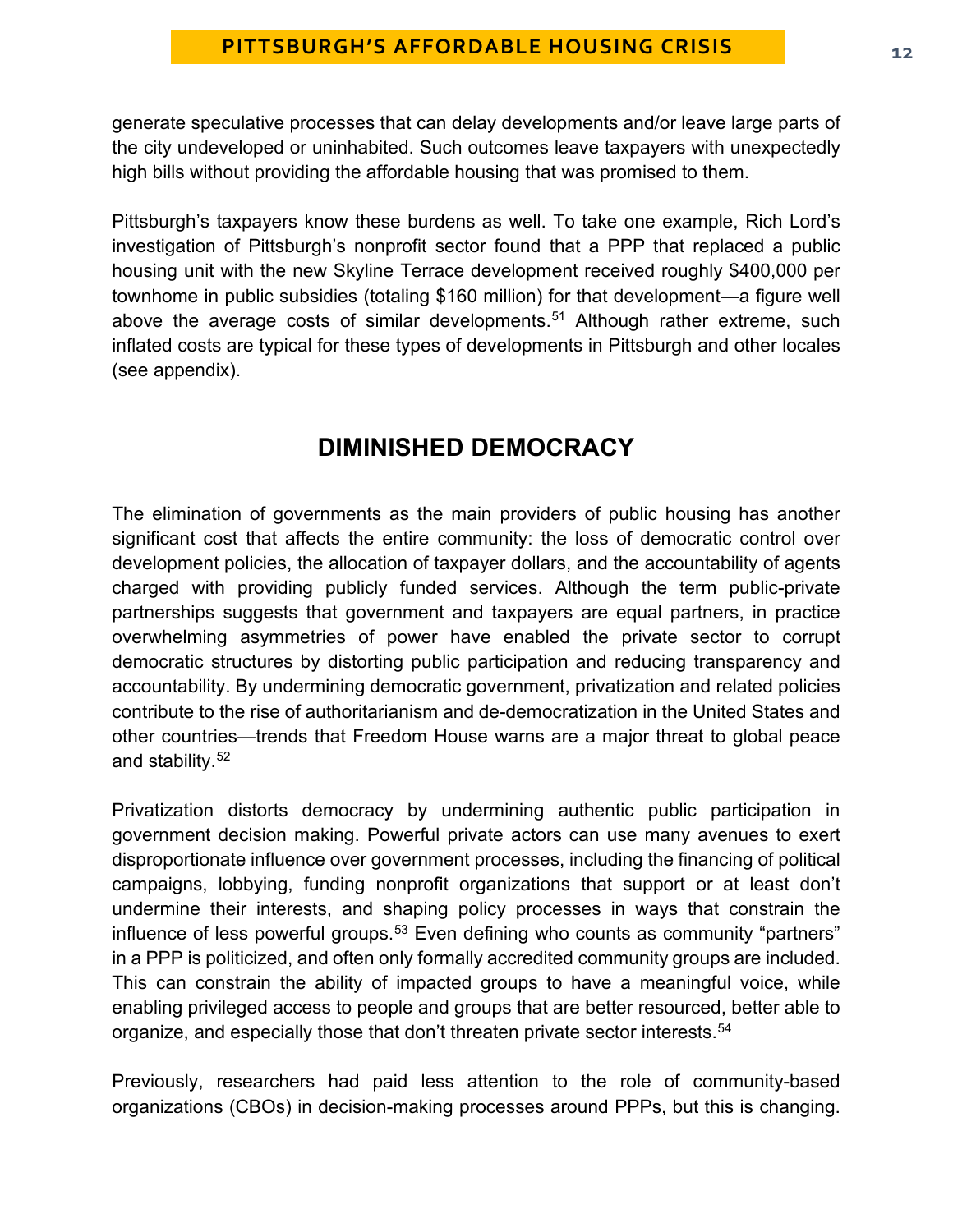One study found that CBOs can play a particularly powerful role as key decision-makers, noting that "The CBOs in my study did not simply coexist or partner with government; they *superseded* elected politicians as legitimate representatives of urban neighborhoods."[55](#page-24-12) Unlike elected politicians, CBOs are not necessarily beholden to any constituency, but are often dependent upon funding from private entities—some of which may have a direct financial stake in a proposed PPP initiative.<sup>[56](#page-24-13)</sup> Opponents of a development—who tend to be less formally organized community residents with less access to staff and resources are at a clear disadvantage and are often formally excluded from decision processes and stigmatized in the media and by politicians.

We have an example of this in Pittsburgh, where—following a model used in other cities the City Council passed an ordinance in 2018 to create a system of "Registered Community Organizations" (RCOs) that are formally recognized as representatives of neighborhoods and the key liaisons for development projects.<sup>[57](#page-24-14)</sup> This legislation was at least partly a response to the organized opposition of residents of the now demolished Penn Plaza, who organized vocal and visible opposition to their exclusion from the City's process of planning the redevelopment of their community in 2017.<sup>[58](#page-24-15)</sup> That same community protested the naming of "Village Collaborative"—an organization created at the initiative of Councilman Ricky Burgess—as the official representative of the neighborhood in the 2019 redevelopment of a section of the East Liberty neighborhood.<sup>[59](#page-25-0)</sup> Similarly, in the Hill District, just as the proposed sale of the Penguins hockey team was announced, a new organization formed by development proponents filed for RCO status and is seen as a potential rival to the Hill District Community Development Corporation, the existing Hill District RCO.<sup>[60](#page-25-1)</sup>

*"Private firms are much less accountable to public or government authority, which is why much of the research on PPPs shows that they often cost more and produce less than initially promised."*

Another way PPPs damage democracy is by removing or constraining transparency and accountability. When public entities are the providers of public goods and services, communities can hold them accountable through democratic institutions such as public hearings, elections, and government transparency laws. These institutions allow the community to see what local government is doing and provide input or even replace elected officials if necessary. When it comes to private, for-profit firms, no such mechanisms exist, and in fact laws protecting companies from having to disclose "proprietary" information are often able to subvert overriding public interests in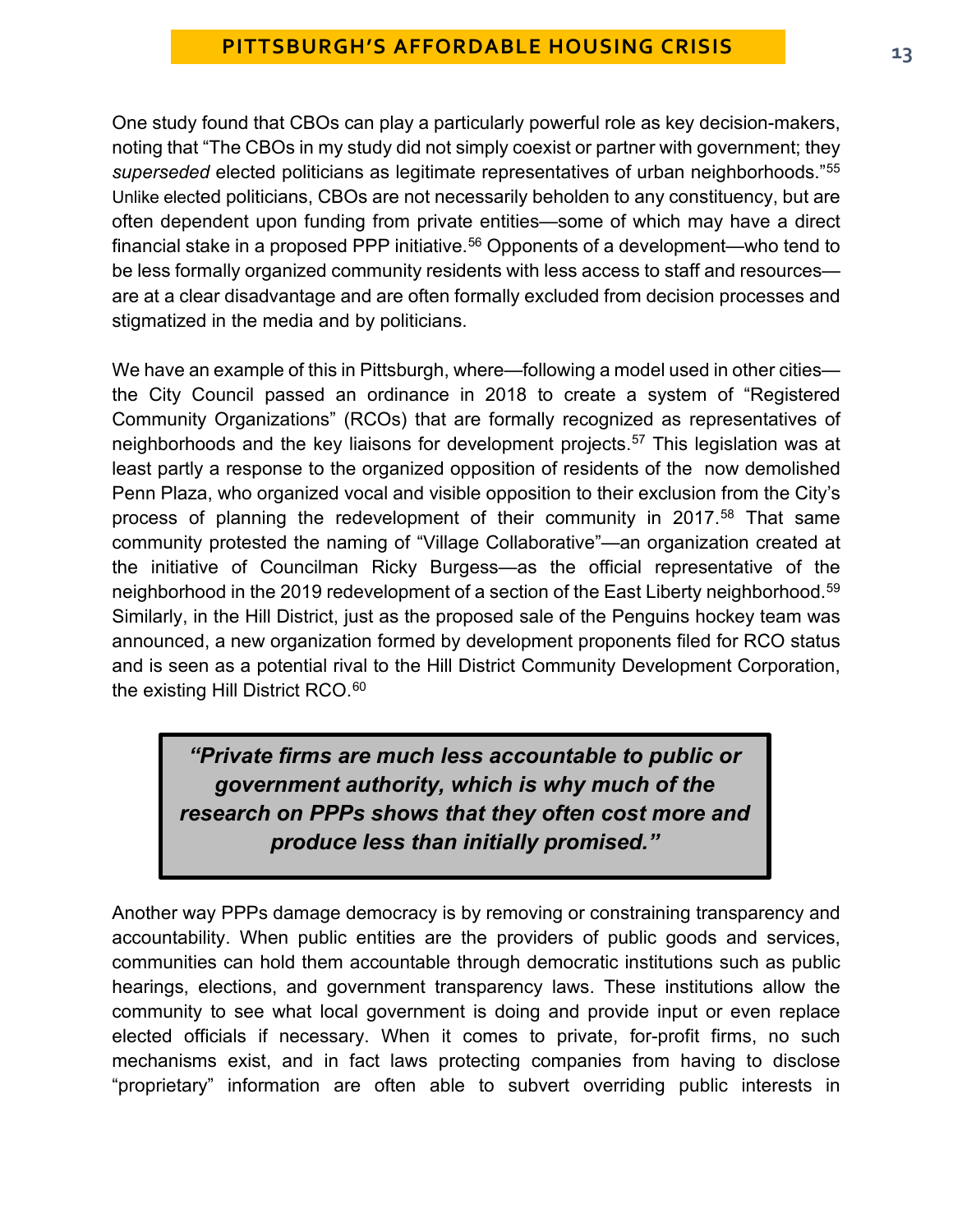transparency. In any case, private firms are much less accountable to public or government authority, which is why much of the research on PPPs shows that they often cost more and produce less than initially promised.<sup>[61](#page-25-2)</sup>

The development of the Lower Hill District is a case that illustrates both of our points above about privatization's effects on democratic accountability as well as on reallocating public resources into private hands. In the 1950s, the City used eminent domain to raze a section of the Hill District to make way for construction of the Civic Arena.<sup>[62](#page-25-3)</sup> The arena, completed by 1961 and owned by the Sports & Exhibition Authority of Allegheny County  $(SEA)$ ,  $63$  was home to the Pittsburgh Penguins hockey franchise. But by 2007, the franchise had been struggling and was threatening to leave Pittsburgh. Because sports teams are considered crucial to the local and regional economy,  $64$  city, county, and state officials scrambled to keep the team in the city. Ultimately government negotiators reached a deal with the franchise that included a new stadium—the Consol Energy Center (now PPG Paints Arena) located directly next to the Civic Arena site—which was built with state and city money with little public input.<sup>[65](#page-25-6)</sup> Once demolished in 2012, the Civic Arena site was paved over and used as parking space, but the land was still owned by the SEA.

A new stadium was not the only thing keeping the Penguins in Pittsburgh, however. As part of the deal, the Penguins were granted development rights on the original Civic Area site. In 2017, the Penguins started the process to develop the land into mixed-use residential and commercial space. After a series of negotiations between the Urban Redevelopment Authority, the Penguins, and the Hill District Community Development Corporation, ground broke on the development in September 2021.<sup>[66](#page-25-7)</sup> The final proposal will have 288 housing units, 20% of which are classified as "affordable" at 80% of the Area's Median Income.<sup>[67](#page-25-8)</sup> Having lost more than 8,000 families from the initial urban renewal project, the Hill District will continue to lack affordable housing that will allow displaced Hill residents and their descendants to return, while complicating struggles of existing residents to stay.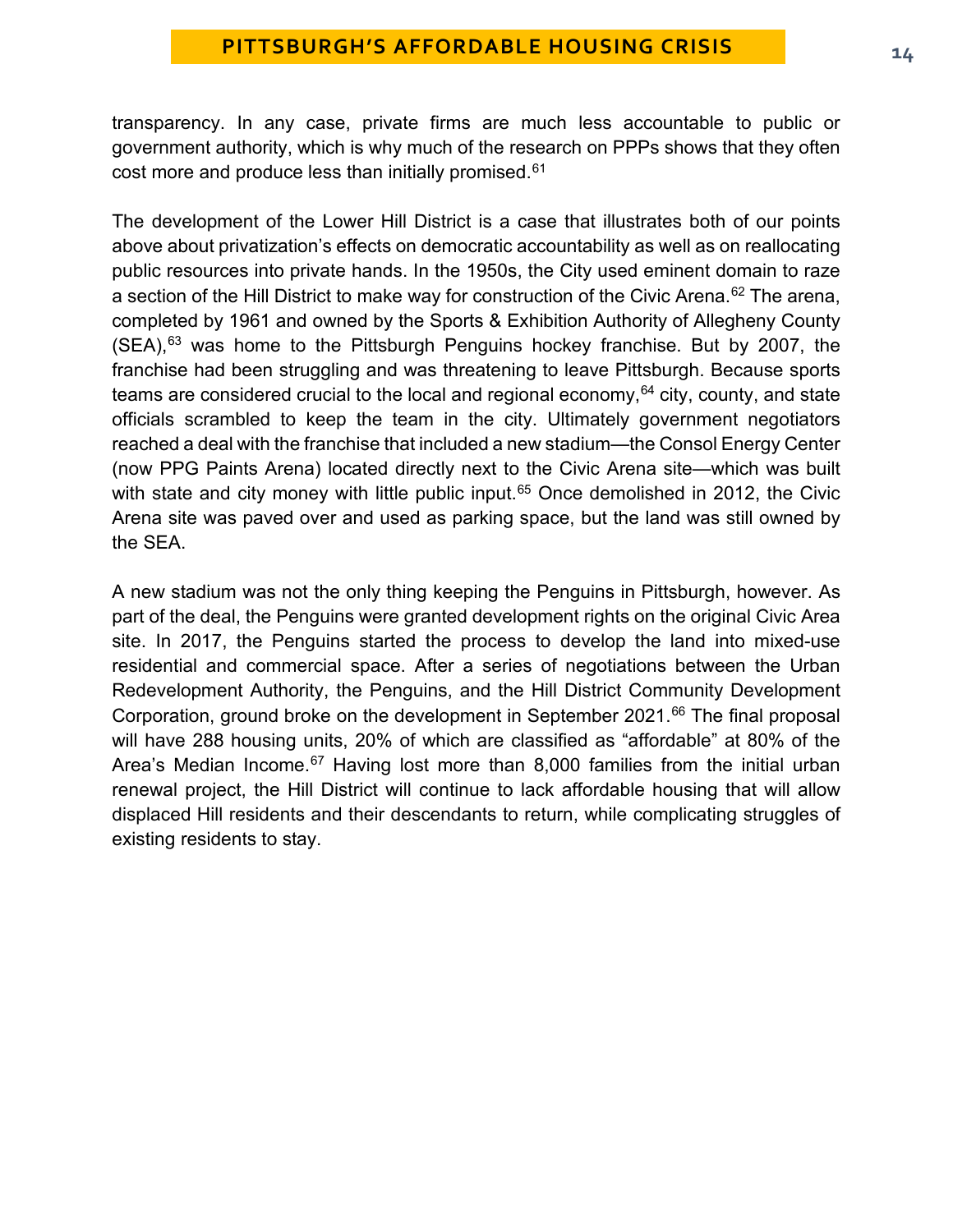# **CONCLUSION & RECOMMENDATIONS**

Public-private partnerships have been put forward as a solution to many problems local governments face, and our political leaders often turn to this model to help provide basic services and resources that residents need. After reviewing the research on privatization and its ability to produce as promised, we have found that, although private developers may promise to provide affordable housing more efficiently than the public sector can, decades of hard evidence and scholarly research suggests otherwise. Government can work if it is properly funded and monitored. And even when it is not well funded, it does better than the private sector to prioritize the needs and voices of vulnerable residents. Moreover, privatization tends to displace many of the people these policies were intended to benefit—and in Pittsburgh this means a disproportionate number of low-income Black Americans.<sup>68</sup>

In short, there is an extensive body of research challenging the notion that privatization of housing is the most appropriate approach to addressing our housing needs. In Pittsburgh and elsewhere, instead of enhancing the public's ability to leverage private financing for public ends, PPPs have given private entities the ability to leverage *public* financing and assets to maximize *private* profits.<sup>[69](#page-26-0)</sup> They do so, moreover, while socializing risks and undermining transparency, democracy, and community control over how the city develops. Privatization policies such as those used in the development of affordable housing have privileged profit seeking by an increasingly globalized investor class over the needs of residents for a place to call home.

In her 2015 report to the Human Rights Council (A/HRC/28/62), UN Special Rapporteur on the Human Right to Adequate Housing, Leilani Farha maintained that "*Local governments have increasingly critical responsibilities not only with respect to the prevention of evictions but also for the implementation of positive measures required for the progressive realization of the right to adequate housing, including infrastructure development, land-use planning, upgrading of informal settlements, development and administration of housing and social programmes, market regulation and resource allocation*."[70](#page-26-1) We contend that Pittsburgh policy makers and the public need to be more informed about these obligations to protect housing as a human right and about the policy alternatives that can address our long-standing affordable housing crisis.

A variety of viable models for expanding access to *permanently* affordable housing are available, and we encourage leaders in Pittsburgh to learn from these examples. These recommendations all center on the need to: increase public funding for social housing; strengthen renter protections; improve transparency and democratic participation in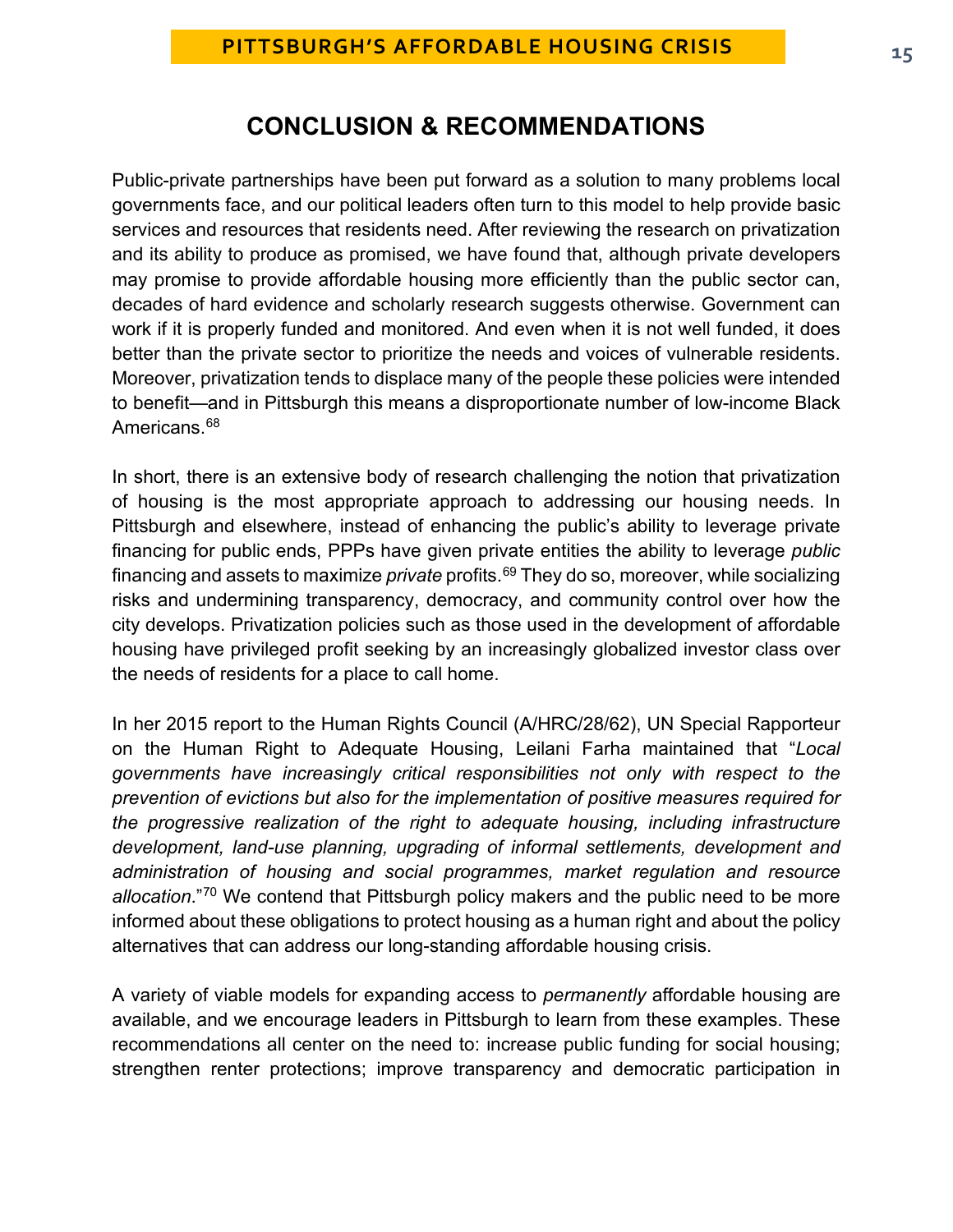policy decisions; improve regulatory policies to prevent corruption and limit financial speculation in the residential sector; and delink local housing from global markets.<sup>[71](#page-26-2)</sup>

In the near term, Pittsburgh leaders can take the following steps to advance these goals, and many of these are already included in the recommendations of the City's Affirmatively Furthering Fair Housing Task Force Recommendations:[72](#page-26-3)

- Prohibit—at city and county levels—source of income discrimination by landlords.
- Establish affordable housing preservation program, task force, and plans to ensure permanent affordability of publicly subsidized developments.
- Enact policies to reduce financial speculation in the housing sector and improve transparency and anti-corruption measures.
- **•** Establish fair taxation policies to provide needed public resources.<sup>[73](#page-26-4)</sup>

Policy makers at global and other levels of government are recognizing the need to protect local housing by delinking it from global financial markets and shifting away from privatization. Around the world, cities and communities are building momentum for the de-marketization, or decommodification of housing and other public goods.[74](#page-26-5) For instance, Berlin residents recently passed a referendum to "remunicipalize" the housing stock of large real estate companies. Large corporate landlords are to be compensated at rates well below market prices, and a democratically structured nonprofit public institution will administer this common property. Communities elsewhere are looking to replicate that model[.75](#page-26-6) Cities around the world (including Pittsburgh) have already begun to "remunicipalize" public utilities such as water in the face of dramatic failures by private entities to ensure the health and safety of residents.<sup>[76](#page-26-7)</sup>

There are a number of other promising models for transforming our approach to housing, treating it not as a source of private profit but rather as community wealth building.<sup>[77](#page-26-8)</sup> For instance, community land trusts can help stabilize housing prices by delinking land prices from global markets and providing greater community control over land use.<sup>[78](#page-26-9)</sup> Cooperative housing allows residents to own their homes while keeping housing prices affordable.[79](#page-26-10) Public policies must be put in place to provide financing and to otherwise support these and other non-market housing options.

In sum, a close look at the costs and benefits of privatization calls for us to fundamentally transform our approach to housing policy and to press for changes in federal resource allocation to prioritize human rights and basic needs. The long-term trends of housing insecurity and displacement of communities are linked to the destruction and privatization of public housing in the United States that has been happening over decades. It is time to dramatically increase public investment in social housing as a means of both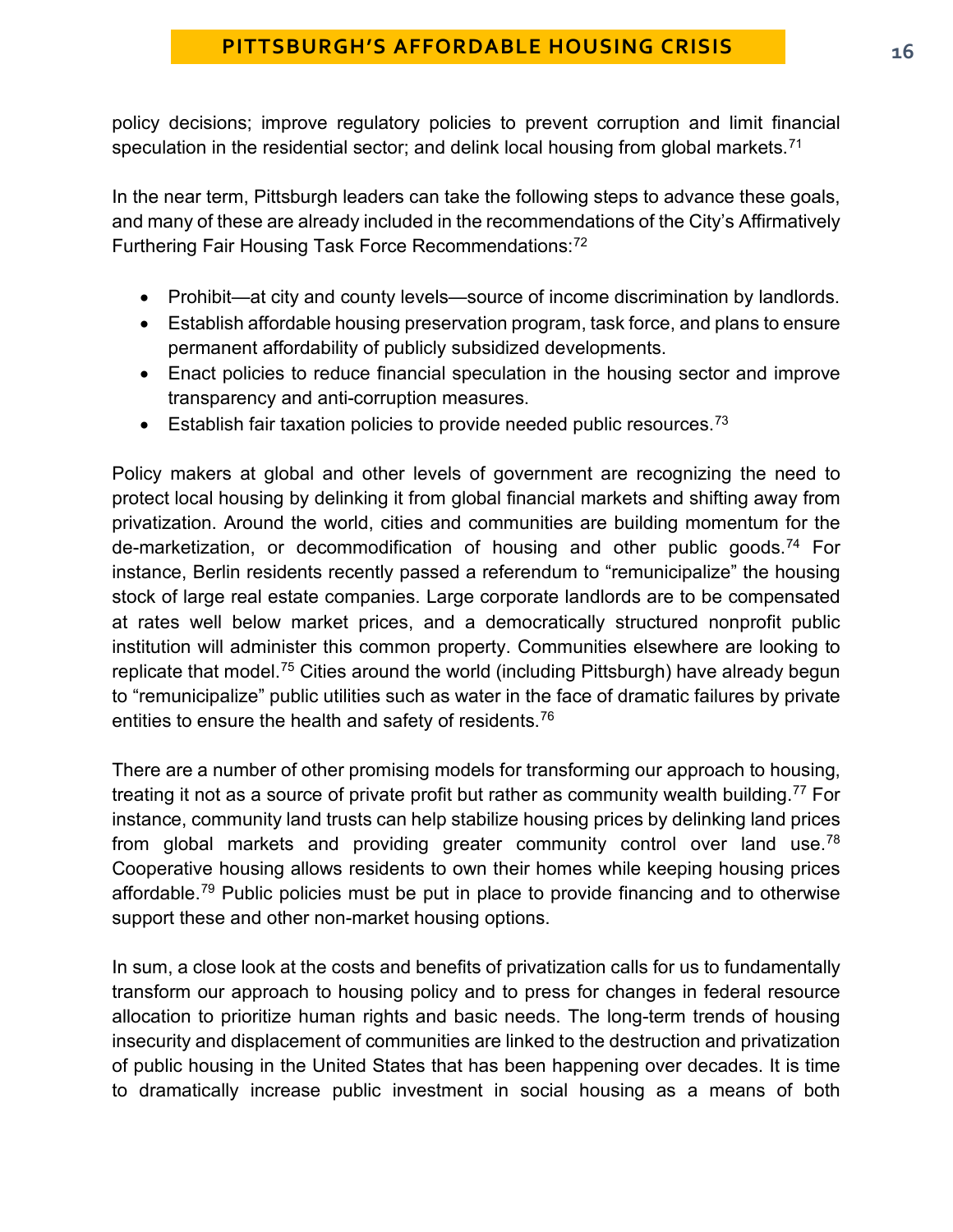strengthening community resilience and reducing financial and other costs related to health and well-being. Such investments in housing as a *social good* can improve our city by ensuring community stability, supporting strong social networks that can sustain people in times of need and connect diverse segments of our city.

Draft national legislation for a Social Housing Development Authority provides a model for moving this idea forward at the federal level. $80$  Locally we can begin by re-allocating public land and funds in ways that are responsible to local taxpayers and responsive to individual and community needs. Pittsburgh's crisis of affordable housing and its extreme racial inequity require bold action from City officials, and our city can be part of a growing global movement of "fearless cities" working to advance new strategies to meet the basic needs and human rights of residents.<sup>[81](#page-26-12)</sup>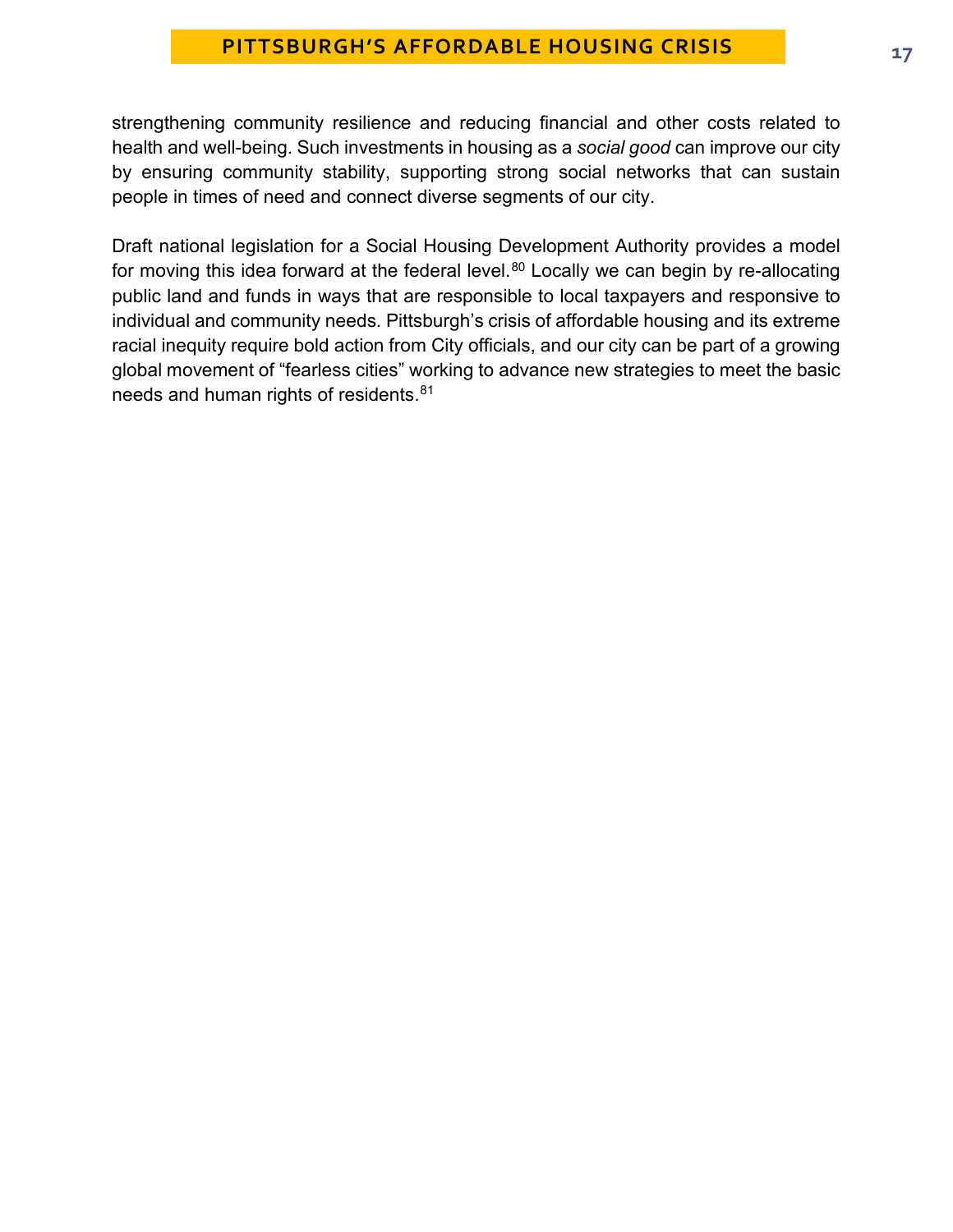# **APPENDIX**

# **ASSESSING COSTS & BENEFITS OF PRIVATIZED HOUSING POLICIES**  *SELECTED PITTSBURGH DEVELOPMENTS*

Pittsburgh's experience with privatized housing has been marked by the same characteristics found at the national level: the displacement of low-income residents; the reduction of the affordable housing supply; a disproportionate impact on communities of color; the removal of housing policy decisions from the people most directly affected by them; and the profiteering of private firms. This appendix reports the processes and results of six housing privatization developments in Pittsburgh, based on newspaper reporting and annual reports from the Housing Authority of the City of Pittsburgh. While this appendix includes the largest, earliest, and most recent privatization efforts, it is not a comprehensive account of privatized housing developments in Pittsburgh.

Pittsburgh's first HOPE VI development was located in the North Side neighborhood of Manchester. Manchester initially contained 107 units of low-income public housing. These units were distributed across 9 buildings, and in 1996 they housed 45 Black families and 1 white family. City housing officials worked alongside private developer Pennrose Properties and the community-based organization Manchester Citizens Corporation to replace these properties with mixed-income housing. By 1999, the public housing units were demolished, and construction on new units began. By the completion of all four phases of construction, the development produced 86 units of low-income public housing and cost \$27 million. Asa result, this development eliminated 21 affordable housing units. To return to the new housing units, former residents had to meet new eligibility requirements, and some reported increases in rent compared to what they could afford earlier with section 8 vouchers. Another resident, Earl Jones, remarked: "People were upset... Quite upset. It seemed like a mass eviction."[82](#page-26-13)

Pittsburgh's second HOPE VI development was located in the predominantly Black Hill District. Allequippa Terrace contained 1,749 units of low-income public housing. These units housed 1,446 Black families and 20 white ones. Initially, these units were scheduled for extensive rehabilitation, but Mayor Tom Murphy intervened. He favored using HOPE VI funds to destroy Allequippa Terrace and replace it mixed-income housing. Originally, he promised to construct 1,200 replacement units. Allequippa Terrace residents organized in opposition to the Mayor's intervention, but the mayor won out. Observers recall city officials imposing a housing plan on residents without their involvement, and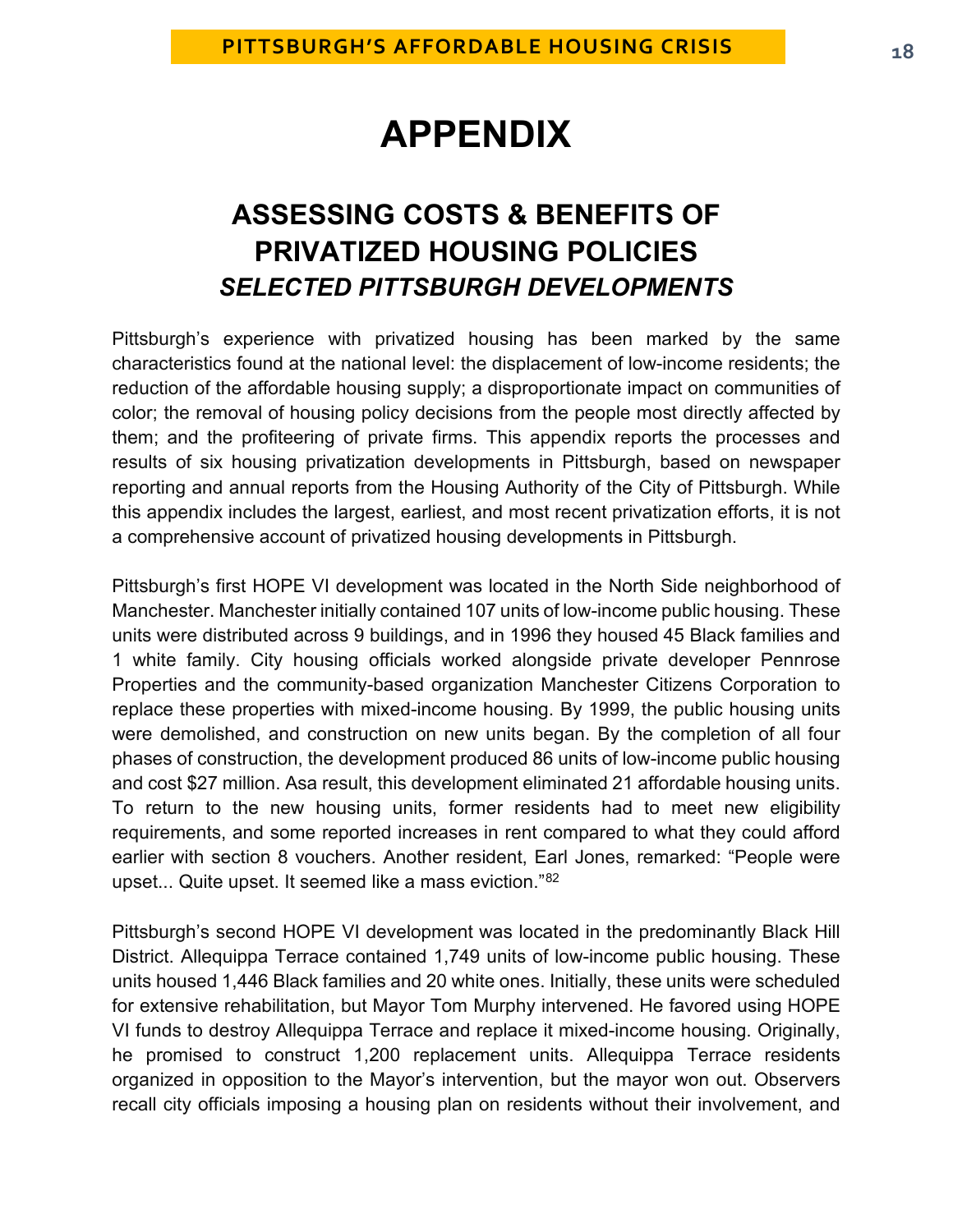these officials told them that the development would destroy more affordable units than it created and that those with section 8 vouchers would not be able to return. When residents expressed fears about displacement, the director of the housing authority, Stanley Lowe, replied: "That's not my responsibility. We can't be expected to solve everybody's problems."

By 2001, Allequippa Terrace was demolished, and construction began for the mixedincome Oak Hill apartments with the private partner Beacon/Corcoran Jennison. In its two phases, the development produced mixed-income housing that included 475 affordable units at the cost of \$123 million. This development eliminated 1,274 units of affordable housing. Members of the Low-Income Housing Coalition tried to track those who were displaced, but could not account for 400 of them. Some displaced residents, limited in their choices by section 8 vouchers, sought new homes in predominantly Black neighborhoods on the city's limits or beyond: Wilkinsburg, Braddock, North Braddock, Homestead, Duquesne. [83](#page-26-14)

While these two developments were under way, a scandal erupted at the Pittsburgh Housing Authority. Reporters at the *Pittsburgh Post-Gazette* uncovered concerning activities at the authority, especially repeated cost overruns. In one case, a private contractor accepted a bid to repair sidewalks for \$297,200, but, after 71 separate and unspecific requests for cost increases, charged the Housing Authority \$1.52 million – an increase of roughly 500% of the initial estimate. These findings caught the attention of the federal Department of Housing and Urban Development (HUD) which then conducted an audit of Pittsburgh's Housing Authority for the years 1998 and 1999. HUD found repeated violations of federal regulations, including failure to invite public bidding on contracts, deliberate efforts to avoid making bidding processes public, and egregious overspending. After the federal audit, the authority's director, Stanley Lowe, resigned. Concerning irregularities continued, however. In 2011, for instance, one reporter uncovered that city officials apparently forgot to collect agreed-upon five-figure payments in lieu of taxes from the private developers involved in the next two developments: Bedford Hill and Garfield Commons.<sup>[84](#page-27-0)</sup>

City officials and private partners launched another HOPE VI development in the Hill District. This development demolished Bedford Dwellings Additions and its 470 units of low-income public housing. As of 1996, these units housed 350 Black families and 2 white ones. City housing officials worked with private developer McCormack, Baron & Associates and the community-based Hill Community Development Corporation to replace these units with mixed-income housing called Oak Hill. When residents received news of the development plans, some expressed fear of being unable to meet the eligibility requirements for returning to the new housing units. By 2005, Bedford Dwellings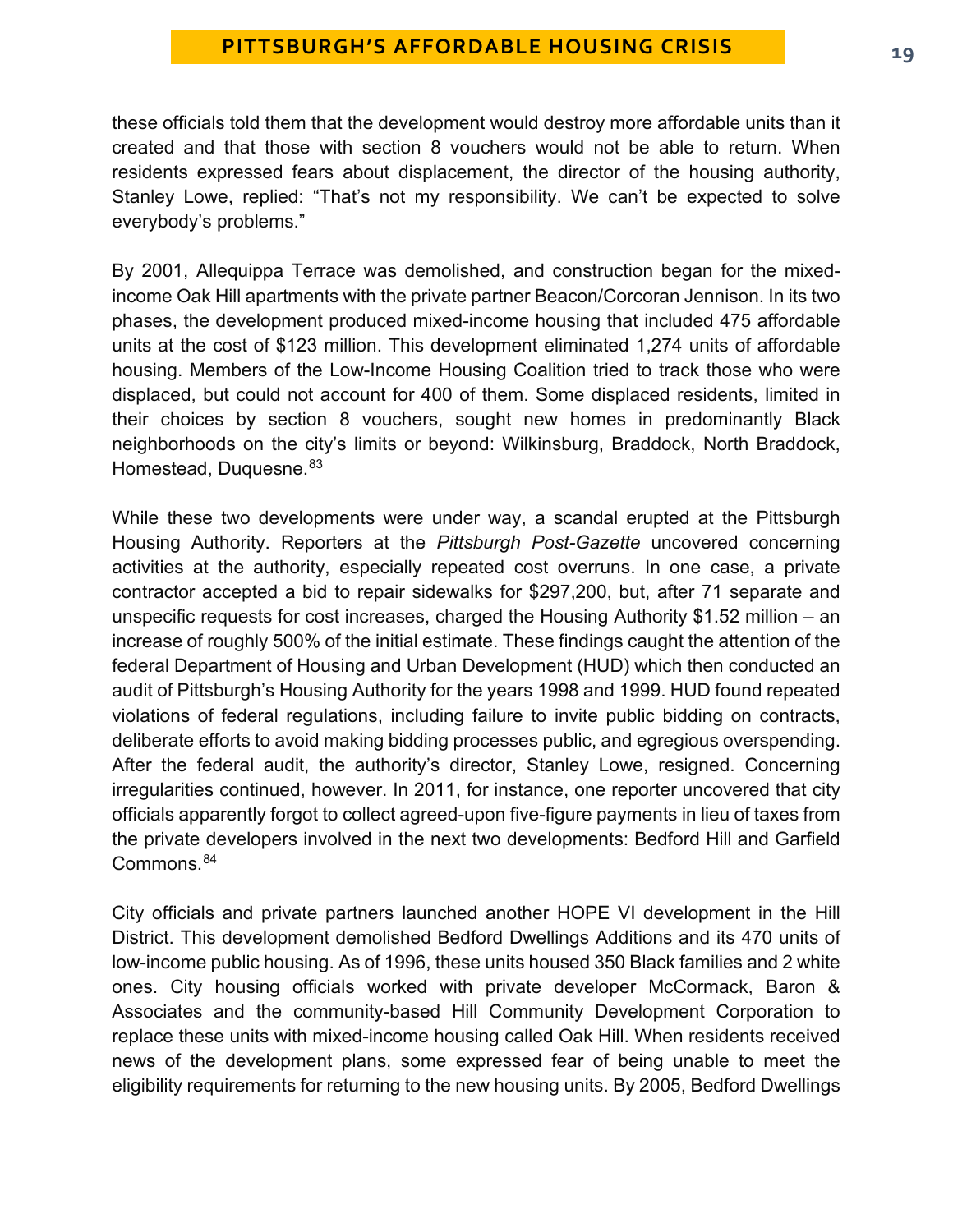Additions was demolished. Through a total of three phases of construction, financed in part by low-income housing tax credits, the development produced 253 affordable housing units (180 low-income public housing units and 73 tax credit subsidy units) at a total cost of \$110 million. Unlike in other cases, residents were able to organize with the help of Dr. Mindy Thompson Fullilove and pressure public agencies into mitigating the disruption to residents' lives. This development eliminated 217 units of affordable housing units.<sup>[85](#page-27-1)</sup>

Next, housing officials and private developers turned to the neighborhood of Garfield. Garfield Heights contained 600 units of low-income public housing that housed 298 Black families and 4 white ones. City housing authorities worked with private developer Keith B. Key and the community-based Bloomfield-Garfield Corporation to replace these units with the mixed-income Garfield Commons. By 2010, demolition was complete and construction began. The development, financed in part by low-income housing tax credits, produced 143 new affordable housing units (124 low-income public housing and 19 tax credit subsidy units) at a cost of \$100 million. This development eliminated 457 units of affordable housing and reduced Garfield's overall population. In relocating, displaced residents were limited to those places that would accept section 8 vouchers, including East Liberty, Lawrenceville, Beltzhoover, and Swissvale. Some former residents reported frustration at being displaced and remarked that displacement raised their costs of living. [86](#page-27-2)

Privatization came for more public housing in the Hill District. Addison Terrace contained 734 units of low-income public housing. The most recent figures counted 573 Black families and 12 white ones residing there. City housing officials collaborated with the private Keith B. Key Enterprises and the non-profit Allies & Ross Management and Development Corporation to replace Addison Terrace with mixed-income housing. The housing authority claimed that the development would displace no residents. By 2012, Addison Terrace was demolished, and with financing from low-income housing tax credits construction began on the new Skyline Terrace. Through the development's four phases, and a total cost of \$160 million, Skyline Terrace provided 311 units of affordable housing. This development eliminated 432 units of affordable housing. It also introduced strict eligibility requirements on residents who wished to return. Some displaced residents relocated in East Liberty, Garfield, and Upper Lawrenceville.<sup>87</sup>

More recently, housing privatization has come to the neighborhood of Larimer. Larimer once contained 324 units of low-income public housing: 286 in Auburn Towers which were demolished by 2008; and 30 townhouses in the Hamilton-Larimer development. The most recent figures (2006) estimate that these units were occupied by 121 Black families and 8 white ones. City officials worked with private developer McCormack, Baron, and Salazar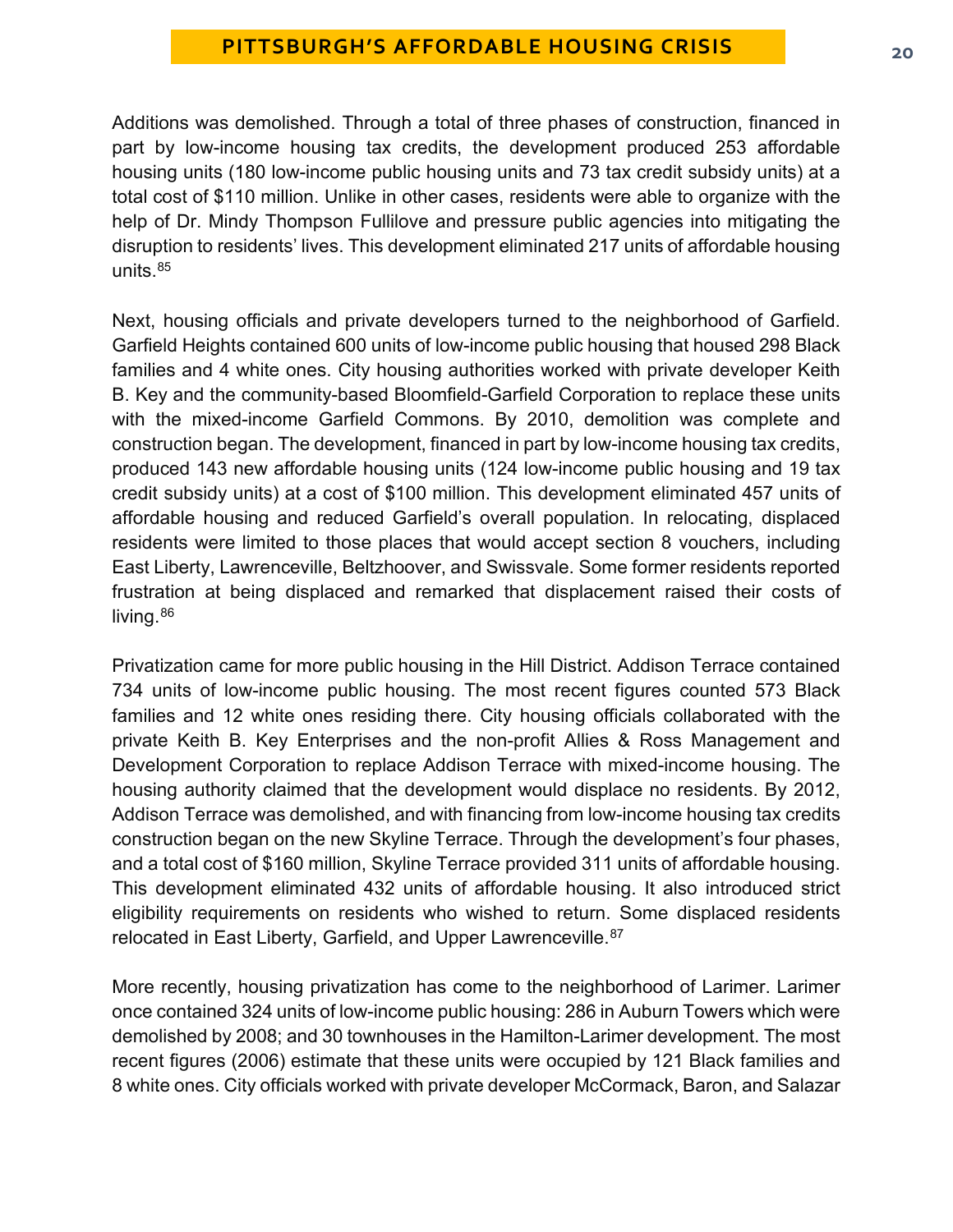and the community-based Larimer Consensus Group to replace these units with mixedincome housing for \$100 million. This development began in 2015 with financing from low-income housing tax credits and the Choice Neighborhoods Initiative program (the Obama administration's replacement for the HOPE VI program). Residents of these units expressed concerns about displacement. In this development's five phases, it produced 234 units of affordable housing (140 project-based voucher units and 91 tax-credit subsidy units). This development eliminated 90 units of affordable housing.<sup>[88](#page-27-4)</sup>

In total, these six privatization developments destroyed 3,984 units of affordable housing while constructing in their place only 1,502 such units. These developments reduced the affordable housing supply by 2,482 units, a figure that makes up 17% of the 17,000 unit of the city's affordable housing unit shortage.

| <b>Privatized Development</b>                              | <b>Affordable</b><br><b>Housing Units</b><br><b>Demolished</b> | <b>Total Replacement</b><br><b>Units Constructed</b> |                    | <b>Affordable</b><br><b>Housing Units</b><br>Constructed | Affordable<br><b>Units Net</b><br><b>Loss</b> | <b>Construction</b><br><b>Start Date</b> | Cost                         |         |                                              |
|------------------------------------------------------------|----------------------------------------------------------------|------------------------------------------------------|--------------------|----------------------------------------------------------|-----------------------------------------------|------------------------------------------|------------------------------|---------|----------------------------------------------|
|                                                            |                                                                |                                                      | Promised Delivered |                                                          |                                               |                                          | Estimate                     | Final   | Per unit                                     |
| Larimer-East Liberty<br>(Formerly Auburn-Hamilton-Larimer) | 324                                                            | 350                                                  | 322                | 234                                                      | 90                                            | 2015                                     |                              |         | $$100 m$ \$100 m \$427,000                   |
| <b>Skyline Terrace</b><br>(Formerly Addison Terrace)       | 734                                                            | 450                                                  | 400                | 311                                                      | 423                                           | 2012                                     |                              |         | $$160 \text{ m}$ $$160 \text{ m}$ $$400,000$ |
| Garfield Commons<br>(Formerly Garfield Heights)            | 600                                                            | 250                                                  | 225                | 143                                                      | 457                                           | 2010                                     | \$60 m                       |         | $\frac{15100 \text{ m}}{2440,000}$           |
| <b>Bedford Hills</b><br>(Formerly Bedford Additions)       | 470                                                            | 600                                                  | 278                | 253                                                      | 217                                           | 2005                                     |                              |         | $$106 \text{ m}$ $$110 \text{ m}$ $$395,000$ |
| Oak Hill Apartments<br>(Formerly Allequippa Terrace)       | 1749                                                           | 1200                                                 | 718                | 475                                                      | 1274                                          | 2001                                     |                              |         | $$120 m$ $$123 m$ $$160,000$                 |
| Manchester HOPE VI                                         | 107                                                            | $\overline{\phantom{a}}$                             | 120                | 86                                                       | 21                                            | 1999                                     | $\qquad \qquad \blacksquare$ | \$27 m  | \$220,000                                    |
| Total                                                      | 3984                                                           | 2850                                                 | 2063               | 1502                                                     | 2482                                          |                                          |                              | \$616 m |                                              |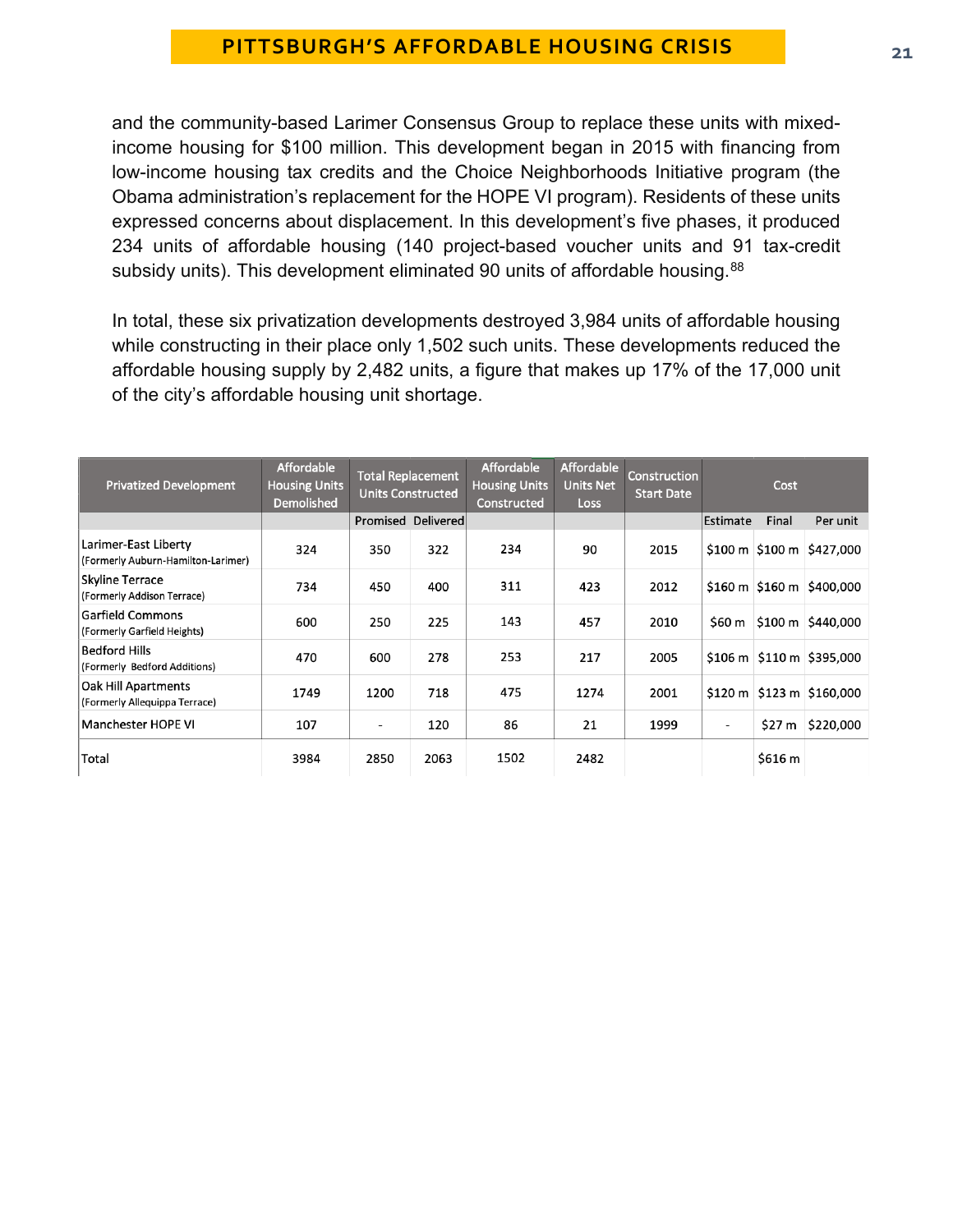#### **End Notes**

<span id="page-21-0"></span><sup>1</sup> See [Financialization of Housing"](https://www.ohchr.org/EN/Issues/Housing/Pages/FinancializationHousing.aspx) overview and links to reports by the UN Special Rapporteur on the Human Right to Adequate Housing.

<span id="page-21-1"></span><sup>2</sup> National Low Income Housing Coalition, ["Out of Reach: The High Cost of Housing",](https://nlihc.org/sites/default/files/oor/2021/OOR_2021_Mini-Book.pdf) 2021 Report, p. 5.

<span id="page-21-2"></span><sup>3</sup> President Biden passed an executive order on the first day of his presidency "Advancing Racial Equity [and Support for Underserved Communities through the Federal Government"](https://www.whitehouse.gov/briefing-room/presidential-actions/2021/01/20/executive-order-advancing-racial-equity-and-support-for-underserved-communities-through-the-federal-government/) and in June 2021, in response to initiatives by victims of police killings and the larger Black Lives Matter movement, the UN High Commissioner for Human Rights issued an ["Agenda towards transformative change for racial justice and](https://nam12.safelinks.protection.outlook.com/?url=https%3A%2F%2Fundocs.org%2Fen%2FA%2FHRC%2F47%2F53&data=04%7C01%7Cjgsmith%40pitt.edu%7C4f1293dfac17455ac33f08d951d456b8%7C9ef9f489e0a04eeb87cc3a526112fd0d%7C1%7C0%7C637630794684926331%7CUnknown%7CTWFpbGZsb3d8eyJWIjoiMC4wLjAwMDAiLCJQIjoiV2luMzIiLCJBTiI6Ik1haWwiLCJXVCI6Mn0%3D%7C1000&sdata=SF%2BGMwL3CBbyRNHtcNuIAcnHHc7War7nFjOhaBOgq3g%3D&reserved=0)  [equality"](https://nam12.safelinks.protection.outlook.com/?url=https%3A%2F%2Fundocs.org%2Fen%2FA%2FHRC%2F47%2F53&data=04%7C01%7Cjgsmith%40pitt.edu%7C4f1293dfac17455ac33f08d951d456b8%7C9ef9f489e0a04eeb87cc3a526112fd0d%7C1%7C0%7C637630794684926331%7CUnknown%7CTWFpbGZsb3d8eyJWIjoiMC4wLjAwMDAiLCJQIjoiV2luMzIiLCJBTiI6Ik1haWwiLCJXVCI6Mn0%3D%7C1000&sdata=SF%2BGMwL3CBbyRNHtcNuIAcnHHc7War7nFjOhaBOgq3g%3D&reserved=0) (A/HRC/47/53) linking police killings to long-standing institutionalized racism and calling on governments to take "accelerated action to transform systemic racism."

<span id="page-21-3"></span><sup>4</sup> ["Pittsburgh's Inequality across Gender and Race,"](https://apps.pittsburghpa.gov/redtail/images/10645__Pittsburgh) City of Pittsburgh Gender Equity Commission, September 2019.

<span id="page-21-4"></span>5 ["Pittsburgh is America's apartheid city.](https://www.publicsource.org/commentary-jerry-dickinson-pittsburgh-is-americas-apartheid-city/#:%7E:text=Pittsburgh%20was%20America%27s%20apartheid%20city%2C%20not%20the%20nation%27s,The%20result%20was%20severe%20levels%20of%20occupational%20segregation.)" *Public Source*, February 22, 2021.

<span id="page-21-5"></span> $6$  In this study, we use the term "affordable housing" to include any below market-rate housing. This includes housing that is permanently or temporarily affordable, that is set at different percentiles of area median income, and that is eligible for various levels of subsidies. While this term obscures vast economic disparities among housing-insecure residents, and much "affordable" housing is in fact out of reach for too many residents, what is clear is that the marketization of housing severely constricts the amount of housing accessible across all income levels.

<span id="page-21-6"></span><sup>7</sup> [Census data likely shows Black residents are leaving Pittsburgh but staying nearby, top economist says](https://www.post-gazette.com/local/city/2021/08/16/census-data-2020-pittsburgh-black-flight-allegheny-county-baldwin-marshall-mckeesport-munhall-penn-hills/stories/202108160085) Julian Roth, *Pittsburgh Post-Gazette* August 16, 2021.

<span id="page-21-7"></span><sup>8</sup> *The Confluence,* [New Report Finds Steep Inequities In Who Gets Home Loans In Pittsburgh,](https://www.wesa.fm/show/the-confluence/2021-09-14/new-report-finds-steep-inequities-in-who-gets-home-loans-in-pittsburgh) WESA, September 14, 2021.

<span id="page-21-8"></span><sup>9</sup> Rich Lord, ["Pittsburgh's Powerful Nonprofits"](https://newsinteractive.post-gazette.com/nonprofit/) *Pittsburgh Post-Gazette* September 11, 2017

<span id="page-21-9"></span><sup>10</sup> Lord, Rich and Kate Giammarise. ["Hundreds of violations, few penalties: Allegheny County's health](https://www.publicsource.org/allegheny-county-health-department-housing-code-penalties-mckeesport-pnc-bank/)  [enforcers frequently inspected — but rarely fined — two McKeesport](https://www.publicsource.org/allegheny-county-health-department-housing-code-penalties-mckeesport-pnc-bank/) properties". *Public Source* August 6, 2021. Jacobs, Joel. ['Stop this nightmare now': Pittsburgh mayoral candidates, residents demand](https://www.post-gazette.com/news/social-services/2021/10/05/pittsburgh-allegheny-county-public-housing-authority-ceo-binion-poor-conditions-northview-heights-bedford-dwellings-gainey-moreno/stories/202110050149)  [improvements to public housing conditions](https://www.post-gazette.com/news/social-services/2021/10/05/pittsburgh-allegheny-county-public-housing-authority-ceo-binion-poor-conditions-northview-heights-bedford-dwellings-gainey-moreno/stories/202110050149) *Pittsburgh Post-Gazette,* Oct. 5, 2021.

<span id="page-21-10"></span><sup>11</sup> UN Human Rights Council. 2019. ["Access to justice for the right to housing: Report of the Special](https://ap.ohchr.org/documents/dpage_e.aspx?si=A/HRC/40/61)  [Rapporteur on adequate housing as a component of the right to an adequate standard of living, and on the](https://ap.ohchr.org/documents/dpage_e.aspx?si=A/HRC/40/61)  [right to non-discrimination in this context."](https://ap.ohchr.org/documents/dpage_e.aspx?si=A/HRC/40/61) Geneva: United Nations; See also UN Special Rapporteur on [the Right to Adequate Housing.](https://www.ohchr.org/en/issues/housing/pages/housingindex.aspx)

<span id="page-21-11"></span><sup>12</sup> "Promotion and protection of the human rights and fundamental freedoms of Africans and of people of [African descent against excessive use of force and other human rights violations by law enforcement](https://undocs.org/en/A/HRC/47/53)  [officers.](https://undocs.org/en/A/HRC/47/53)" (A/HRC/47/53), UN High Commissioner for Human Rights, 1 June 2021.

<span id="page-21-12"></span><sup>13</sup> Office of the High Commissioner on Human Rights. ["Financialization of Housing"](https://www.ohchr.org/EN/Issues/Housing/Pages/FinancializationHousing.aspx) Accessed October 9, 2021.

<span id="page-21-13"></span><sup>14</sup> Molotch, Harvey. 1976. "The City as a Growth Machine: Toward a Political Economy of Place." *American Journal of Sociology* 82(2): 309-332. Logan, John R., and Harvey Molotch. 2007. *Urban Fortunes: The Political Economy of Place.* 2nd ed. Berkeley, CA: University of California Press.

<span id="page-21-14"></span><sup>15</sup> Vale, Lawrence J. and Yonah Freemark. 2012. "From Public Housing to Public-Private Housing: 75 Years of American Social Experimentation." *Journal of the American Planning Association* 78(4): 379-402.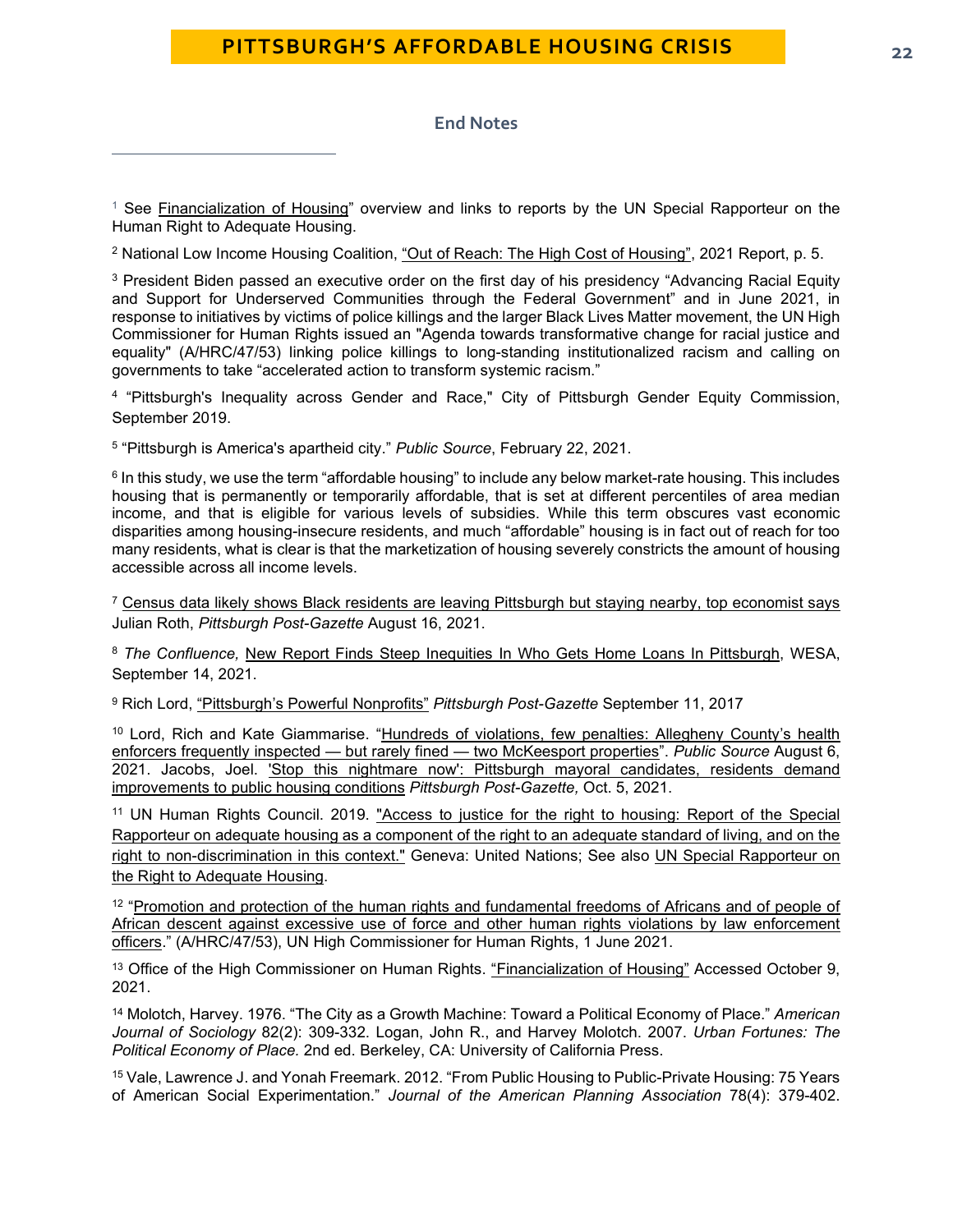Rothstein, Richard. 2017*. The Color of Law: A Forgotten History of How Our Government Segregated America*. New York and London. Liveright Publishing Company, Ch. 2).

<span id="page-22-0"></span><sup>16</sup> A detailed historical account of changing federal policies and their impacts on Pittsburgh's urban development from the 1960s through the 1990s is Tracy Neuman's *Remaking the Rust Belt: The Postindustrial Transformation of North America* (2019, University of Pennsylvania Press).

<span id="page-22-1"></span><sup>17</sup> Reckhow, S., Downey, D., and Sapotichone, J. 2020. "Governing without Government: Nonprofit Governance in Detroit and Flint." *Urban Affairs Review* 56(5): 1472-1502; (See Table 1).

<span id="page-22-2"></span>18 Harvey, David. 2005. *A Brief History of Neoliberalism*. Oxford, UK: Oxford University Press. Miraftab, Faranak. 2004. "Public-Private Partnerships: The Trojan Horse of Neo-Liberal Development?" *Journal of Planning Education and Research* 24: 89-101.

<span id="page-22-3"></span><sup>19</sup> See, e.g., Nicholas Freudenberg, *At What Cost: Modern Capitalism and the Future of Health* (2021, Oxford University Press); "Enough is enough: the future is public - Reclaiming public services for a just recovery." Webinar, at:<https://youtu.be/-m0ZYPkbens> (2021,Transnational Institute).

<span id="page-22-4"></span><sup>20</sup> Fullilove, Mindy Thompson, and Roderick Wallace. 2011. 'Serial Forced Displacement in American Cities, 1916–2010', *Journal of Urban Health*, 88: 381-89.

<span id="page-22-5"></span><sup>21</sup> Freudenberg, Nicholas. 2021. *At What Cost: Modern Capitalism and the Future of Health* (Oxford University Press: New York).

<span id="page-22-6"></span> $22$  See Miraftab, Faranak. 2004. "Public-Private Partnerships: The Trojan Horse of Neo-Liberal Development?" *Journal of Planning Education and Research* 24: 89-101.; Sagalyn, Lynne B. 2007. "Public/Private Development: Lessons from History, Research, and Practice." *Journal of the American Planning Association* 73(1): 7-22; Sager, Tore. 2011. "Neo-Liberal Urban Planning Policies: A Literature Survey 1990-2010." *Progress in Planning* 76: 147-199; Bockman, Johanna. 2018. "Removing the Public from Public Housing: Public-Private Redevelopment of the Ellen Wilson Dwellings in Washington, DC." *Journal of Urban Affairs* 1:22; "PPPs Lead to [Dangerous Debts for Developing Countries,](https://www.tni.org/en/article/opinion-ppps-lead-to-dangerous-debts-for-developing-countries)" Transnational Institute, March 1, 2017.

<span id="page-22-7"></span><sup>23</sup> A panel of current and former UN human rights officials reported on their investigations in different parts of the world in regard to the impacts of privatization on health, gender inequity, housing, water, and other basic needs: "The Future is Public: Reclaiming Public Services for a Just Recovery"- Webinar with UN Human Rights Officials, Transnational Institute and Public Services International, 11 November 2021.

<span id="page-22-8"></span> $24$  For details on these policies and their histories, see Weiss, Brandon M. 2018. "Locating Affordable Housing: The Legal System's Misallocation of Subsidized Housing Incentives." *Hastings Law Journal* 70: 215-248.; Ballard, Megan J. 2003. "Profiting from Poverty: The Competition Between For-Profit and Nonprofit Developers for Low Income Housing Tax Credits." *Hastings Law Journal* 55(1): 211-244; Hula, Robert C. and Marty P. Jordan. 2018. "Private Investment and Public Redevelopment: The Case of New Markets Tax Credits." *Poverty and Public Policy* 10(1): 11-38.

<span id="page-22-9"></span><sup>25</sup> Fraser, James C. and Edward L. Kick. 2007. "The Role of Public, Private, Non-Profit and Community Sectors in Shaping Mixed-income Housing Outcomes in the US." *Urban Studies* 44(12): 2357-2377; Bockman, Johanna. 2018. "Removing the Public from Public Housing: Public-Private Redevelopment of the Ellen Wilson Dwellings in Washington, DC." *Journal of Urban Affairs* 1:22; Khare, Amy T. 2018. "Privatization in an Era of Economic Crisis: Using Market-Based Policies to Remedy Market Failures." *Housing Policy Debate* 28(1): 6-28; Joseph, Mark L., Robert Chaskin, Amy T. Khare and Jung-Eun Kim. 2019. "The Organizational Challenges of Mixed-Income Development: Privatizing Public Housing Through Cross-Sector Collaboration." *Urban Research & Practice* 12(1): 61-83. See also Fullilove, Mindy Thompson, and Roderick Wallace. 2011. 'Serial Forced Displacement in American Cities, 1916–2010', *Journal of Urban Health*, 88: 381-89.

<span id="page-22-10"></span>26 Weiss, Brandon M. 2018. "Locating Affordable Housing: The Legal System's Misallocation of Subsidized Housing Incentives." *Hastings Law Journal* 70: 215-248; McClure, Kirk. 2010. "Are low-income housing tax credit developments locating where there is a shortage of affordable units?" *Housing Policy Debate*, 20:2, 153-171; Lang, Bree J. 2011. "Location Incentives in the low-income housing tax credit: Are qualified census tracts necessary?" Journal of Housing Economics 21: 142-150.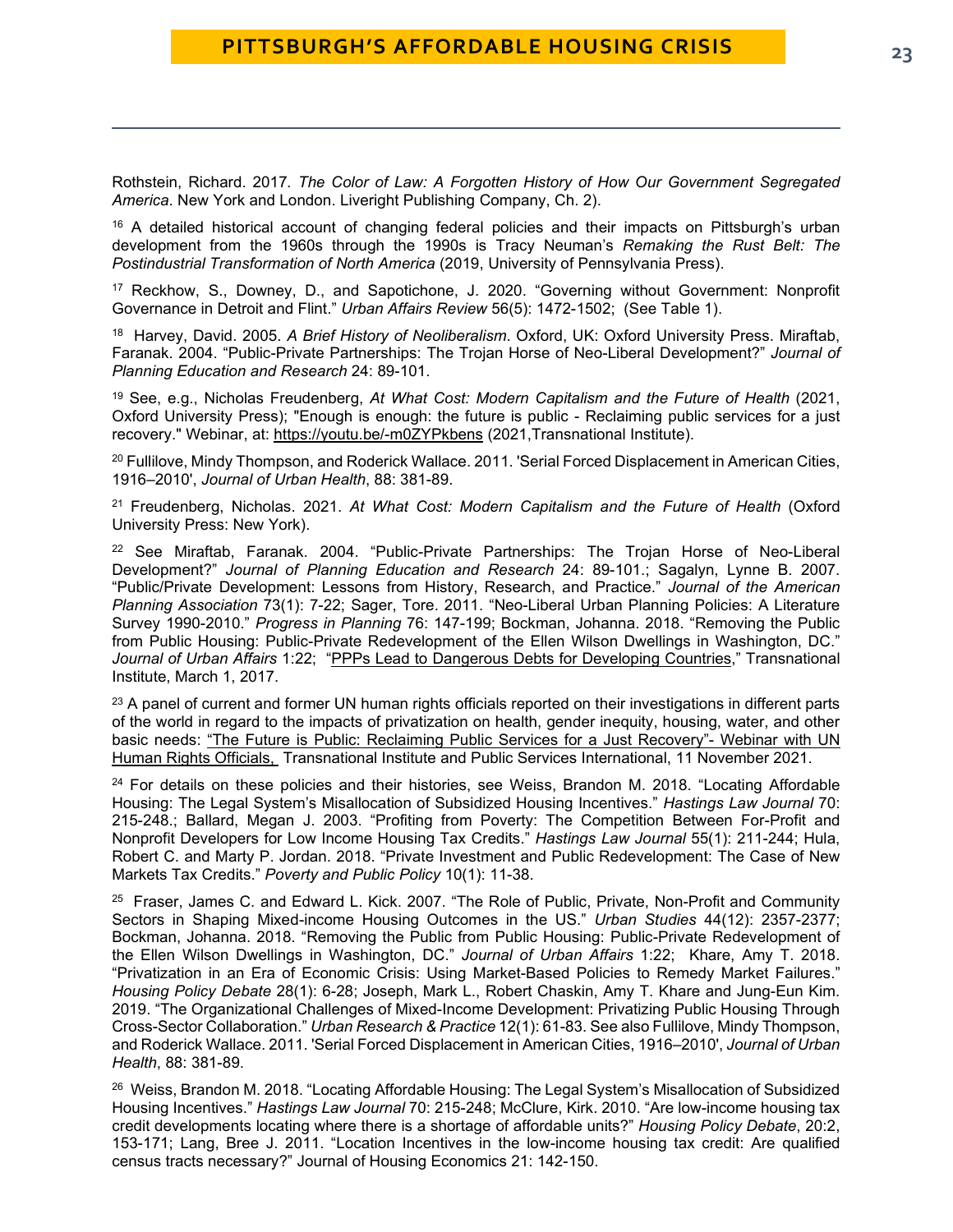<span id="page-23-0"></span> $27$  The length of subsidies and possibilities for renewal are dependent upon their source. LIHTC applications, for instance, may require approval from local authorities, i.e., in Pittsburgh the URA or Pennsylvania Housing Finance Agency (PHFA).

<span id="page-23-1"></span><sup>28</sup> [National Housing Preservation Database](https://preservationdatabase.org/)

<span id="page-23-2"></span>29 Nelson, Kathryn P. 1994. "Whose Shortage of Affordable Housing?" *Housing Policy Debate* 5(4): 401- 442. McClure, Kirk. 2000. "The Low-Income Housing Tax Credit as an Aid to Housing FInance: How Well Has it Worked?" Housing Policy Debate 11(1): 91-114.

<span id="page-23-3"></span>30 Joseph, Mark L., Robert Chaskin, Amy T. Khare and Jung-Eun Kim. 2019. "The Organizational Challenges of Mixed-Income Development: Privatizing Public Housing Through Cross-Sector Collaboration." *Urban Research & Practice* 12(1): 61-83.

<span id="page-23-4"></span><sup>31</sup> Mukhija, Vinit. 2004. "The Contradictions in Enabling Private Developers of Affordable Housing: A Cautionary Case from Ahmedabad, India." *Urban Studies* 41(11): 2231-2244; Ibem, Eziyi Offia. 2011. "The Contribution of Public-Private Partnerships (PPPs) to Improving Housing Accessibility of Low-Income Earners to Housing in Southern Nigeria." *Policy and Practice* 26:201-217; Simeoni, Crystal, Adrian Murray, and Susan Spronk. 2022. "Privatization, Blended Finance and Canada's Development Policies: A Pan-African Feminist Critique." *Social Project: The Bullet*. Accessed February 5th, 2022 [https://socialistproject.ca/2022/02/privatization-blended-finance-and-canadas-development-policies/].

<span id="page-23-5"></span><sup>32</sup> Turner, Margery Austin, Thomas Kingsley, Susan J. Popkin, and Martin D. Abravanel. 2004. "What Next for Distressed public Housing?" Washington, DC: The Urban Institute; NARPAC, Inc. 2002. "False Hope: A Critical Assessment of the HOPE VI Public Housing Redevelopment Program." At: [http://www.narpac.org/ITXFALSE.HTM.](http://www.narpac.org/ITXFALSE.HTM)

<span id="page-23-6"></span>33Popkin, Susan J, Bruce Katz, Mary K. Cunningham, Karen D. Brown, Jeremy Gusstafson, and Margery A. Turner. 2004. *A DECADE OF HOPE VI: Research Findings and Policy Challenges*. The Urban Institute.

<span id="page-23-7"></span><sup>34</sup> Hyra, DS. 2008. *The New Urban Renewal: The Economic Transformation of Harlem and Bronzeville*. Chicago, IL: The University of Chicago Press.

<span id="page-23-8"></span><sup>35</sup>Davis, Mike. 2005. "Gentrifying Disaster." Mother Jones. October 25. At: [https://www.motherjones.com/politics/2005/10/gentrifying-disaster/;](https://www.motherjones.com/politics/2005/10/gentrifying-disaster/) Peterson, Rachel. 2005. "HOPE VI in San Francisco." *SPUR* Newsletter March 2005: 1.

<span id="page-23-9"></span><sup>36</sup> Thompson Fullilove, Mindy and Rodrick Wallace. 2011. "Serial Forced Displacement in American Cities, 1916-2010." *Journal of Urban Health: Bulletin of the New York Academy of Medicine* 88(3): 381-389.

<span id="page-23-10"></span><sup>37</sup> Bull, John M.R. 1996. "Patterns of Racial Division: Pittsburgh's Housing Projects Among Nation's Most Segregated." *Pittsburgh Post-Gazette* April 14: A-13.

<span id="page-23-11"></span><sup>38</sup> McNulty, Timothy. 2002. Authority to Review Development Plans." *Pittsburgh Post-Gazette* Dec 25: D-4.

<span id="page-23-12"></span><sup>39</sup> Trotter, Joe and Jared Day. 2010. *Race and Renaissance: African Americans in Pittsburgh Since World War II.* Pittsburgh, PA: University of Pittsburgh Press: 54.

<span id="page-23-13"></span><sup>40</sup> See point above regarding the time limits on subsidies in many of these redevelopments.

<span id="page-23-14"></span><sup>41</sup> *[Black Homes Matter: Alternative Approaches to Neighborhood Revitalization in Pittsburgh,](https://prrac.org/pdf/Black_Homes_Matter-Pittsburgh.pdf)* Prepared by the Pittsburgh Fair Development Action Group, (FDAG) for the 18th Summit Against Racism, January 23, 2016.

<span id="page-23-15"></span>42Crystal Jennings, an organizer with Penn Plaza Support and Action Coalition, contacted 48 former Penn Plaza residents over the last 2 years. Some initially found other housing in East Liberty but were forced to move again because these units were affordable for them. A few found housing in other Pittsburgh neighborhoods, including Homewood, the Hill District, Southside, Lawrenceville, Oakland, Brookline, and downtown. Others moved to the outskirts of the city, to places including Wilkinsburg, Penn Hills, Homestead, Verona, Edgewood, and Swissvale.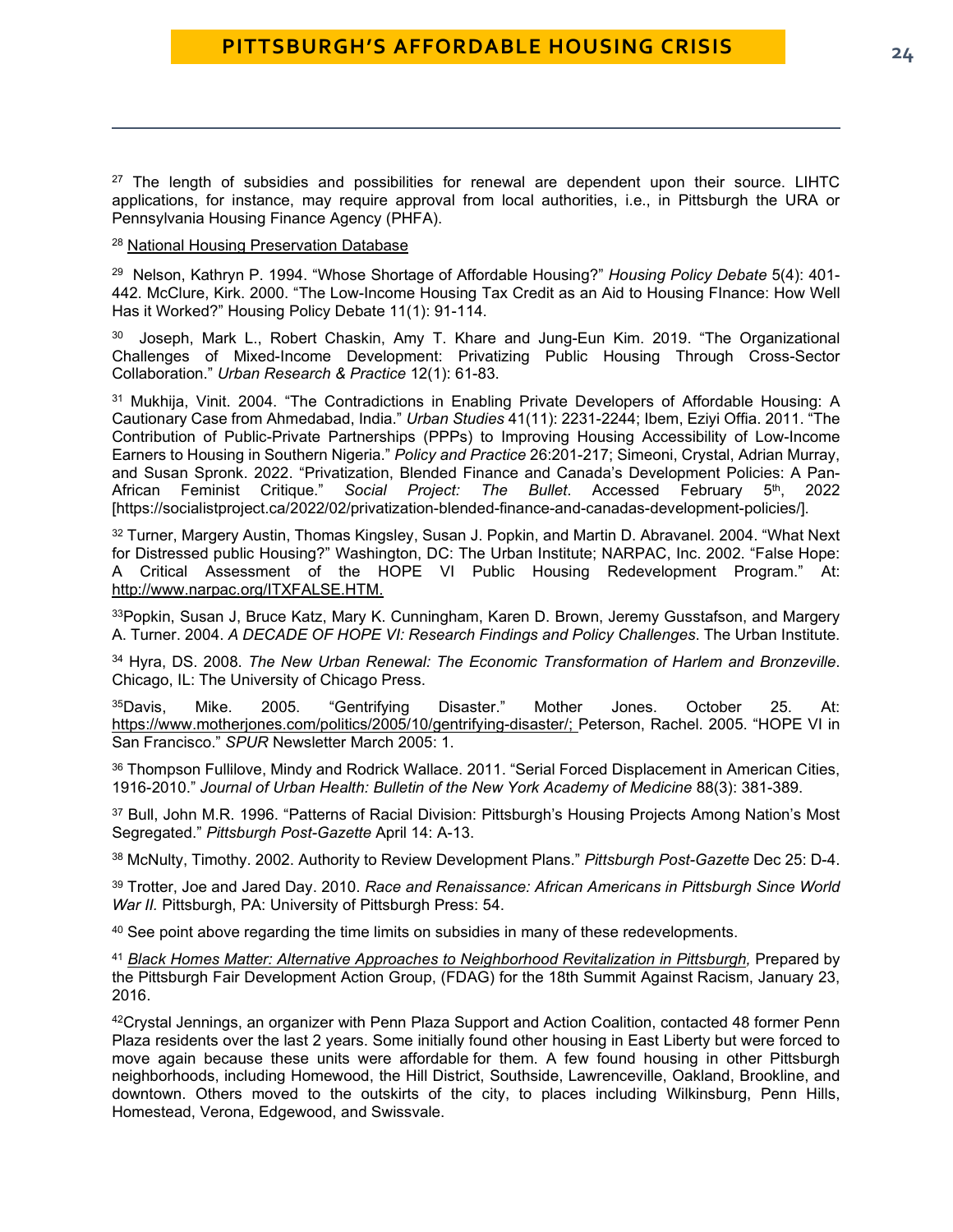<span id="page-24-0"></span><sup>43</sup> St-Esprit, Meg. 2018. "A Guide to Affordable Housing in Pittsburgh." *Public Source* November 14[https://projects.publicsource.org/guide-to-affordable-housing-pittsburgh-pennsylvania/] Accessed February 5<sup>th</sup>, 2022.

<span id="page-24-1"></span><sup>44</sup> Cepparulo, Alessandra, and Giuseppe Eusepi, and Luisa Giuriato. 2019. "Public-Private Partnership and Fiscal Illusion: A Systematic Review." Journal of Infrastructure, Policy and Development 3(2): 288-309; [Opinion: PPPs lead to dangerous debts for developing countries,](https://www.tni.org/en/article/opinion-ppps-lead-to-dangerous-debts-for-developing-countries) María José Romero and Mathieu Vervynckt, March 1, 2017.

<span id="page-24-2"></span><sup>45</sup> Thillainathan, R. and Kee-Cheok Cheong. 2019. "Malaysian Public-Private Partnerships - Incentivizing Private Sector Participation or Facilitating Rent Seeking?" *Malaysian Journal of Economic Studies* 56(2): 177-200. People's Health Movement. 2017. "The 'New' Karolinska Hospital: How PPPs Undermine Public Services" pp.129-135 in *Global Health Watch 5: An Alternative World Health Report*. Zed Books.

<span id="page-24-3"></span>46The [World Bank](https://ppp.worldbank.org/public-private-partnership/overview/practical-tools/good-governance-anticorruption) and [Inter-American Development Bank](https://publications.iadb.org/en/effects-corruption-public-private-partnership-contracts-consequences-zero-tolerance-approach) are strong boosters of PPPs internationally, and yet their research has revealed widespread corruption and high costs for low-income countries and people. These institutions are increasingly promoting greater transparency and stronger government protections against corruption.

<span id="page-24-4"></span><sup>47</sup> Case, Kik E. 1991. "Investors, Developers, and Supply-Side Subsidies: How Much Is Enough?" *Housing Policy Debate* 2(2):341–56.

<span id="page-24-5"></span>48 Hula, Robert C. and Marty P. Jordan. 2018. "Private Investment and Public Redevelopment: The Case of New Markets Tax Credits." *Poverty and Public Policy* 10(1): 11-38; Government Accountability Office. 2014. *New Markets Tax Credit: Better controls and data are needed to ensure effectiveness*. Retrieved from http://www.gao.gov/products/GAO-14-500

<span id="page-24-6"></span>49 Coburn, Tom. 2014. "Banking on the poor: How corporate America exploits struggling communities to collect new market tax credits." At: https://assets.documentcloud.org/documents/1273079/ nmtc-report-8- 10-14-final.pdf

<span id="page-24-7"></span><sup>50</sup> Khare, Amy T. 2018. "Privatization in an Era of Economic Crisis: Using Market-Based Policies to Remedy Market Failures." *Housing Policy Debate* 28(1): 6-28.

<span id="page-24-8"></span><sup>51</sup> Rich Lord, "Pittsburgh's [Powerful Nonprofits"](https://newsinteractive.post-gazette.com/nonprofit/) *Pittsburgh Post-Gazette* September 11, 2017

<span id="page-24-9"></span>52 Sarah Repucci and Amy Slipowitz, ["Freedom in the World 2021: Democracy Under Siege,](https://freedomhouse.org/report/freedom-world/2021/democracy-under-siege)" Freedom House.

<span id="page-24-10"></span><sup>53</sup> See Domhoff, G. William. 1998. *Who Rules America: Power and Politics in the Year 2000* (Mayfield Publishing Company); Edwards, Michael. 2008. *[Just Another Emperor? The Rise of Philanthrocapitalism](https://www.futurepositive.org/edwards_WEB.pdf)* (Demos: A Network for Ideas and Action: New York).

<span id="page-24-11"></span><sup>54</sup> Levine, J. 2020. Constructing Community: Urban Governance, Development, and Inequality in Boston. Princeton, NJ: University of Princeton Press, p. 17; Levine, J.R. 2016. "The Privatization of Political Representation: Community-Based Organizations as Nonelected Neighborhood Representatives." American Sociological Review 81(6):1251–75.

<span id="page-24-12"></span><sup>55</sup> Levine, J.R. 2016. "The Privatization of Political Representation: Community-Based Organizations as Nonelected Neighborhood Representatives." *American Sociological Review* 81(6):1251–75 (emphasis original).

<span id="page-24-13"></span><sup>56</sup> Levine, J. 2020. *Constructing Community: Urban Governance, Development, and Inequality in Boston*. Princeton, NJ: University of Princeton Press; Levine, J.R. 2016. "The Privatization of Political Representation: Community-Based Organizations as Nonelected Neighborhood Representatives." *American Sociological Review* 81(6):1251–75.

<span id="page-24-14"></span><sup>57</sup> See: Dale Shoemake[r, "New Pittsburgh Ordinance mandates developers talk to 'registered community](https://www.publicsource.org/pittsburgh-ordinance-registered-community-organizations/)  [groups. Critics say law will exclude some"](https://www.publicsource.org/pittsburgh-ordinance-registered-community-organizations/) *Public Source* Dec. 3, 2018.; For a list of Pittsburgh RCOs see: https://pittsburghpa.gov/files/dcp/List\_of\_RCOs.pdf

<span id="page-24-15"></span>58 That mobilization generated widespread attention to the problem of affordable housing and displacement of Pittsburgh's Black residents in the larger community. It also led to a Resolution of Concern from the City's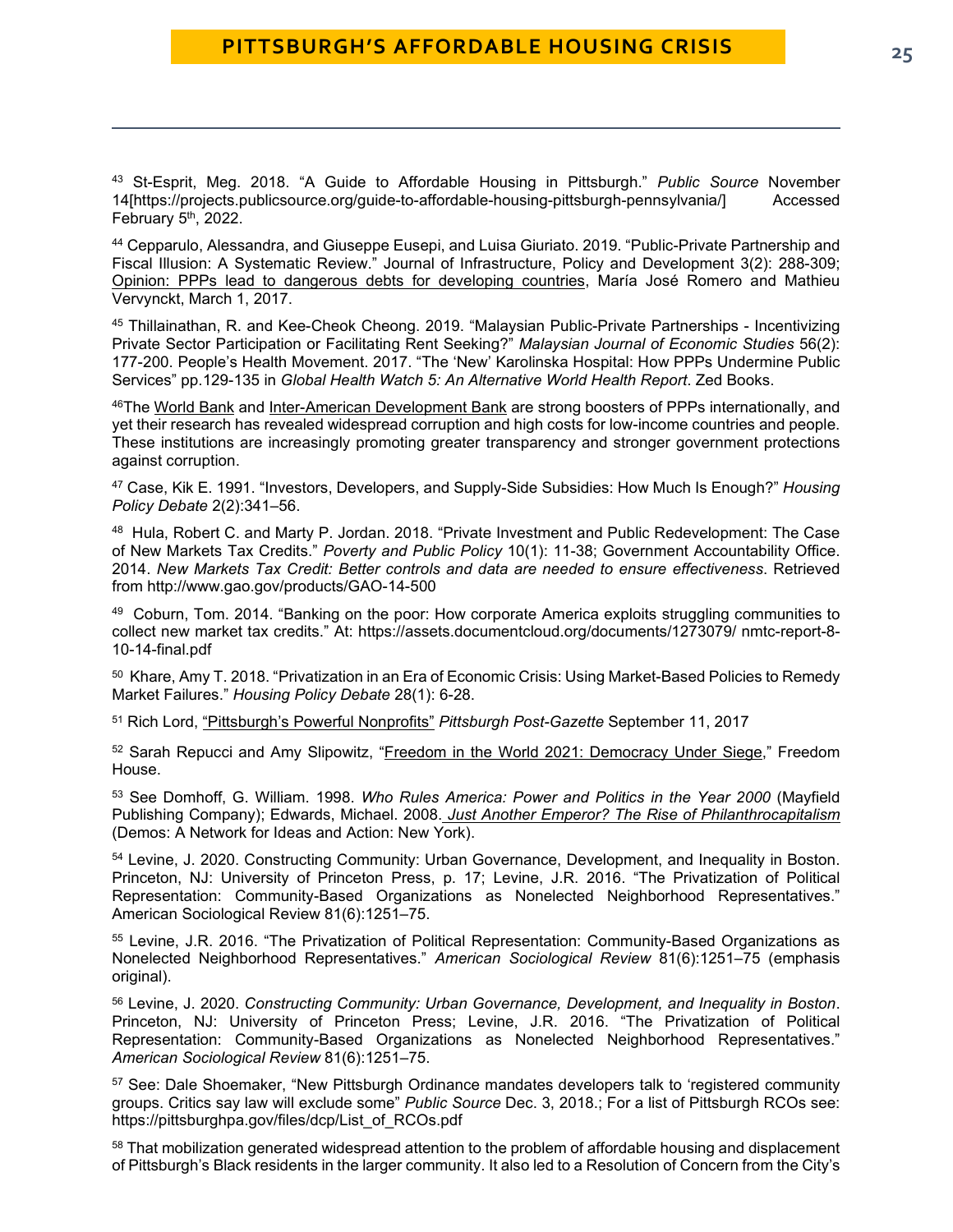Planning Commission calling for efforts to formally assess the social impacts of developments prior to their approval. See *Public Source, "Key Moments in the Penn Plaza Displacement Saga,"* April 10, 2018. At: [https://www.publicsource.org/key-moments-in-the-penn-plaza-displacement-saga/;](https://www.publicsource.org/key-moments-in-the-penn-plaza-displacement-saga/) "PPSA Statement on<br>the City Planning Commission's Resolution of Concern" At: the City Planning Commission's Resolution of Concern" https://pennplaza.wordpress.com/2018/06/10/ppsa-statement-on-the-city-planning-commissionsresolution-of-concern/

<span id="page-25-0"></span><sup>59</sup> [Who is 'the community?' Penn Plaza group challenges early stages of East Liberty URA project](https://www.publicsource.org/who-is-the-community-penn-plaza-group-challenges-early-stages-of-east-liberty-ura-project/) Tom Lisi, *Public Source* Sept. 17, 2019. Another example in regard to public transit and infrastructure planning, In 2019, protests over the City's proposed Mon-Oakland connector generated claims from the Mayor's office that the process was inclusive and transparent and critiques of opponents as anti-progress and not representative of residents living in the affected

<span id="page-25-1"></span><sup>60</sup> [Penguins suitor, new community group raise questions about Hill redevelopment](https://www.publicsource.org/hill-district-pittsburgh-development-penguins-fenway-sports-civic-arena/) Rich Lord, *Public Source* November 19, 2021.

<span id="page-25-2"></span><sup>61</sup> Davidson, Nestor M. 2006. "Relational contracts in the privatization of social welfare: The case of housing." *Yale Law & Policy Review* 24(2), 263-316; Fraser, James C. and Edward L. Kick. 2007. "The Role of Public, Private, Non-Profit and Community Sectors in Shaping Mixed-income Housing Outcomes in the US." *Urban Studies* 44(12): 2357-2377; Khare, Amy T. 2018. "Privatization in an Era of Economic Crisis: Using Market-Based Policies to Remedy Market Failures." *Housing Policy Debate* 28(1): 6-28. Weiss, Brandon M. 2018. "Locating Affordable Housing: The Legal System's Misallocation of Subsidized Housing Incentives." *Hastings Law Journal* 70: 215-248; Hula, Robert C. and Marty P. Jordan. 2018. "Private Investment and Public Redevelopment: The Case of New Markets Tax Credits." *Poverty and Public Policy* 10(1): 11-38; Joseph, Mark L., Robert Chaskin, Amy T. Khare and Jung-Eun Kim. 2019. "The Organizational Challenges of Mixed-Income Development: Privatizing Public Housing Through Cross-Sector Collaboration." *Urban Research & Practice* 12(1): 61-83.

<span id="page-25-3"></span><sup>62</sup> Jones, Diana Nelson. 2018, June 18. "Traces of a lost neighborhood." *The Pittsburgh Post-Gazette*. [https://newsinteractive.post-gazette.com/lower\\_hill/](https://newsinteractive.post-gazette.com/lower_hill/) 

<span id="page-25-4"></span>63 Sports authority structures are also entities where private influence can play a role. Pittsburgh's Sports and Entertainment Authority is governed by a 7 member board of directors appointed by the Mayor of Pittsburgh and County Executive. These members are not accountable to voters but rather to the officials who appoint them. Outgoing Allegheny County controller Chelsa Wagner has called for greater transparency and public input in the counties authorities, including the SEA and the URA discussed here. ["Allegheny County, we're PA's third-largest government. Let's think big and be bold."](https://www.publicsource.org/allegheny-county-were-pas-third-largest-government-lets-think-big-and-be-bold/) *Public Source* December 23, 2021.

<span id="page-25-5"></span><sup>64</sup> Molotch, Harvey. 1976. "The City as a Growth Machine: Toward a Political Economy of Place." *American Journal of Sociology* 82(2): 314-15.

<span id="page-25-6"></span><sup>65</sup> Belko, Mark. 2014, July 15. "Recession leaves taxpayers paying much more of Consol Energy Center debt" *The Pittsburgh Post-Gazette*. https://www.post-gazette.com/business/2014/07/15/Taxpayers-payingmore-of-costs-for-Consol-Energy-Center-than-expected/stories/201407150069

<span id="page-25-7"></span>66 Krauss, Margaret J. 2021, Sept. 1. "After years of Negotiation, Officials Break Ground on The Lower Hill." *WESA*. https://www.wesa.fm/development-transportation/2021-09-01/after-years-of-negotiation-officialsbreak-ground-on-the-lower-hill

<span id="page-25-8"></span><sup>67</sup> Urban Redevelopment Authority. "Lower Hill Development." https://www.ura.org/pages/lower-hill

<span id="page-25-9"></span>68 Grimshaw, Damian, Steve Vincent, and Hugh Willmott. 2002. "Going privately: Partnership and outsourcing in UK public services." *Public Administration*, 80(3), 475–502; Thillainathan, R. and Kee-Cheok Cheong. 2019. "Malaysian Public-Private Partnerships - Incentivizing Private Sector Participation or Facilitating Rent Seeking?" *Malaysian Journal of Economic Studies* 56(2): 177-200; Bockman, Johanna. 2018. "Removing the Public from Public Housing: Public-Private Redevelopment of the Ellen Wilson Dwellings in Washington, DC." *Journal of Urban Affairs* 1:22; Freeman, Lance, and Jenny Schuetz. 2017. "Producing Affordable Housing in Rising Markets: What Works?" *Cityscape: A Journal of Policy Development and Research* 19(1): 217-236.; Raynor, Katrina, Matthew Palm, and Georgia Warren-Myers. 2021. "Ambiguous, Confusing, and Not Delivering Enough Housing: What Negotiations Theory Can Teach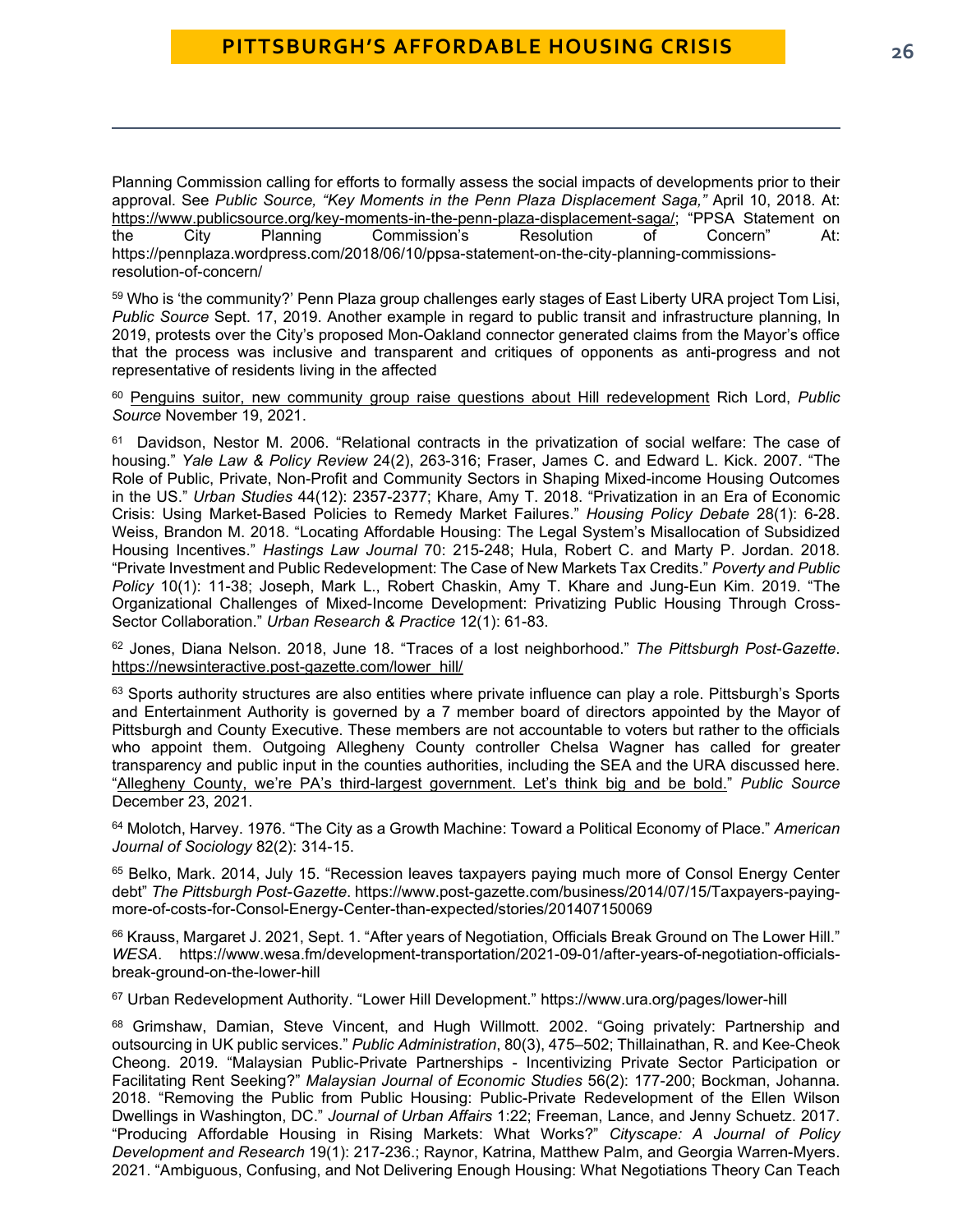Us About Voluntary Affordable Housing Agreements." *Journal of the American Planning Association* 1-14; Ballard, Megan J. 2003. "Profiting from Poverty: The Competition Between For-Profit and Nonprofit Developers for Low Income Housing Tax Credits." *Hastings Law Journal* 55(1): 211-244; Burge, Gregory S. 2011. "Do Tenants Capture the Benefits of the Low-Income Housing Tax Credit Program?" *Real Estate Economics* 39(1): 71-95.

<span id="page-26-0"></span>69 A recent World-Bank-funded study - ["Who Sponsors Infrastructure Projects?"](https://library.pppknowledgelab.org/documents/5719/download) — found that private investments still only comprised 17 percent of project financing in EMDE infrastructure investments committed in 2017.

<span id="page-26-1"></span>70 ["Responsibilities of local and other subnational governments in relation to the right to adequate housing"](https://undocs.org/A/HRC/28/62) Report to the Human Rights Council 28<sup>th</sup> Session, 2015 (A/HRC/28/62).

<span id="page-26-2"></span><sup>71</sup> Multiple documents issued by the [UN Special Rapporteur on the Right to Housing](https://www.ohchr.org/en/issues/housing) speak to this, including especially/most recently: ["Guidelines for the Implementation of the Right to Adequate Housing: Report of](https://www.undocs.org/A/HRC/43/43)  [the Special Rapporteur on adequate housing as a component of the right to an adequate standard of living,](https://www.undocs.org/A/HRC/43/43)  [and on the right to non-discrimination in this context,"](https://www.undocs.org/A/HRC/43/43) Human Rights Council Forty-third session, 24 February–20 March 2020 (A/HRC/43/4); and ["Financialization of housing and the right to adequate housing"](https://undocs.org/A/HRC/34/51) Statement to the Human Rights Council 34<sup>th</sup> Session, 2017 (A/HRC/34/51).

#### <span id="page-26-3"></span><sup>72</sup> <https://pittsburghpa.gov/chr/affh/>

<span id="page-26-4"></span> $73$  There are growing demands to tax the region's large nonprofit corporations, and former county controller [Chelsa Wagner presents a compelling case in her recent](https://www.publicsource.org/allegheny-county-were-pas-third-largest-government-lets-think-big-and-be-bold/) *Public Source* essay.

<span id="page-26-5"></span><sup>74</sup> On this general problem as it applies to water, see Moore, Madelaine. 2021. ['Liquid gold or the source of](https://www.tandfonline.com/doi/abs/10.1080/14747731.2021.2011586)  [life? Understanding water commodification as a contradictory and contested political project',](https://www.tandfonline.com/doi/abs/10.1080/14747731.2021.2011586) *Globalizations*.

<span id="page-26-6"></span><sup>75</sup> See Berlin's [Alliance for Social Housing Policy and Affordable Rent;](https://www.stadtentwicklung.berlin.de/wohnen/wohnungsbau/en/mietenbuendnis/) ["Berlin's vote to take properties from](https://www.theguardian.com/commentisfree/2021/sep/29/berlin-vote-landlords-referendum-corporate)  [big landlords could be a watershed moment,](https://www.theguardian.com/commentisfree/2021/sep/29/berlin-vote-landlords-referendum-corporate)"Alexander Vasudevan *The Guardian* September 29, 2021.

<span id="page-26-7"></span><sup>76</sup> [The Future is Public: Toward Democratic Ownership of Public Services.](https://www.tni.org/en/futureispublic) Kishimoto, Satoko, Lavinia Steinfort, and Olivier Petitejean, eds. 2020. A variety of resources on the trend of remunicipalization are available from Transnational Institute: [https://www.tni.org/en/collection/remunicipalisation.](https://www.tni.org/en/collection/remunicipalisation)

#### <span id="page-26-8"></span><sup>77</sup> <https://community-wealth.org/>

<span id="page-26-9"></span> $78$  See "Victories from Insurgency: Re-Negotiating Housing Community Control, and Citizenship at the [Margins."](https://opencuny.org/socialpsych/files/2019/09/anti.12558.pdf) Cahen, Claire, Jakob Shcneider, and Susan Saegert. 2019. *Antipode* 51(5): 1416-1435. Shorter overviews are available at: ["Understanding Community Land Trusts"](https://shelterforce.org/2021/07/12/understanding-community-land-trusts/) Miriam Axel-Lute, *Shelterforce* July 12, 2021[; Community Land Trusts Overview,](https://community-wealth.org/strategies/panel/clts/index.html) Community-Wealth.org; and the [Grounded Solutions Network](https://groundedsolutions.org/strengthening-neighborhoods/community-land-trusts)  [CLT Overview.](https://groundedsolutions.org/strengthening-neighborhoods/community-land-trusts) Pittsburgh's [City of Bridges Land Trust](https://cityofbridgesclt.org/) works to promote CLTs in our community.

<span id="page-26-10"></span><sup>79</sup> ["Housing Cooperatives for a Better World,"](https://betterworld.coop/sectors/sector-housing/) Cooperatives for a Better World; ["How to Start a Housing Co](https://www.shareable.net/how-to-start-a-housing-co-op/)[op"](https://www.shareable.net/how-to-start-a-housing-co-op/) Mira Luna, *Shareable* March 9, 2021.

<span id="page-26-11"></span>80 [Social Housing Development Authority](https://urbandemos.nyu.edu/2020/11/23/the-shda-a-proposal/) - Baiocchi, Gianpaolo, H. Jacob Carlson, Marnie Brady, Ned Crowley, and Sara Duvisac. 2020. "The Case for a Social Housing Development Authority" New York: Urban Democracy Lab.

<span id="page-26-12"></span><sup>81</sup>Barcelona En Comύ, with Debbie Bookchin and Ada Colau. 2019. *Fearless Cities: A Guide to the Global Municipalist Movement* (New Internationalist: Oxford, UK).

<span id="page-26-13"></span><sup>82</sup> Nelson Jones, Diana. 2005. "Manchester is Called Housing Success Story." *Pittsburgh Post-Gazette*. September 21: B1-B5; Housing Authority of the City of Pittsburgh's Move to Work Annual Plan 2006.

<span id="page-26-14"></span><sup>83</sup> Schmitz, Jon. 1994. "U.S. Backs Mayor Murphy on Public Housing." *Pittsburgh Post-Gazette* June 23: 15; Hamm, Sandy. 1994. "Residents Can't Get Straight Answers to Honest Question." *New Pittsburgh Courier* July 16: 1; Haynes, Sonya M. 1996. "Fireworks on Addison Terrace." *New Pittsburgh Courier* July 16: 1; Trotter, Joe and Jared N. Day. 2010. "In the Shadows of the Renaissance: : 154; Bull, John M.R. 1996. "Patterns of Racial Division." *Pittsburgh Post-Gazette* April 14: A-13; Moses, George. 2007.